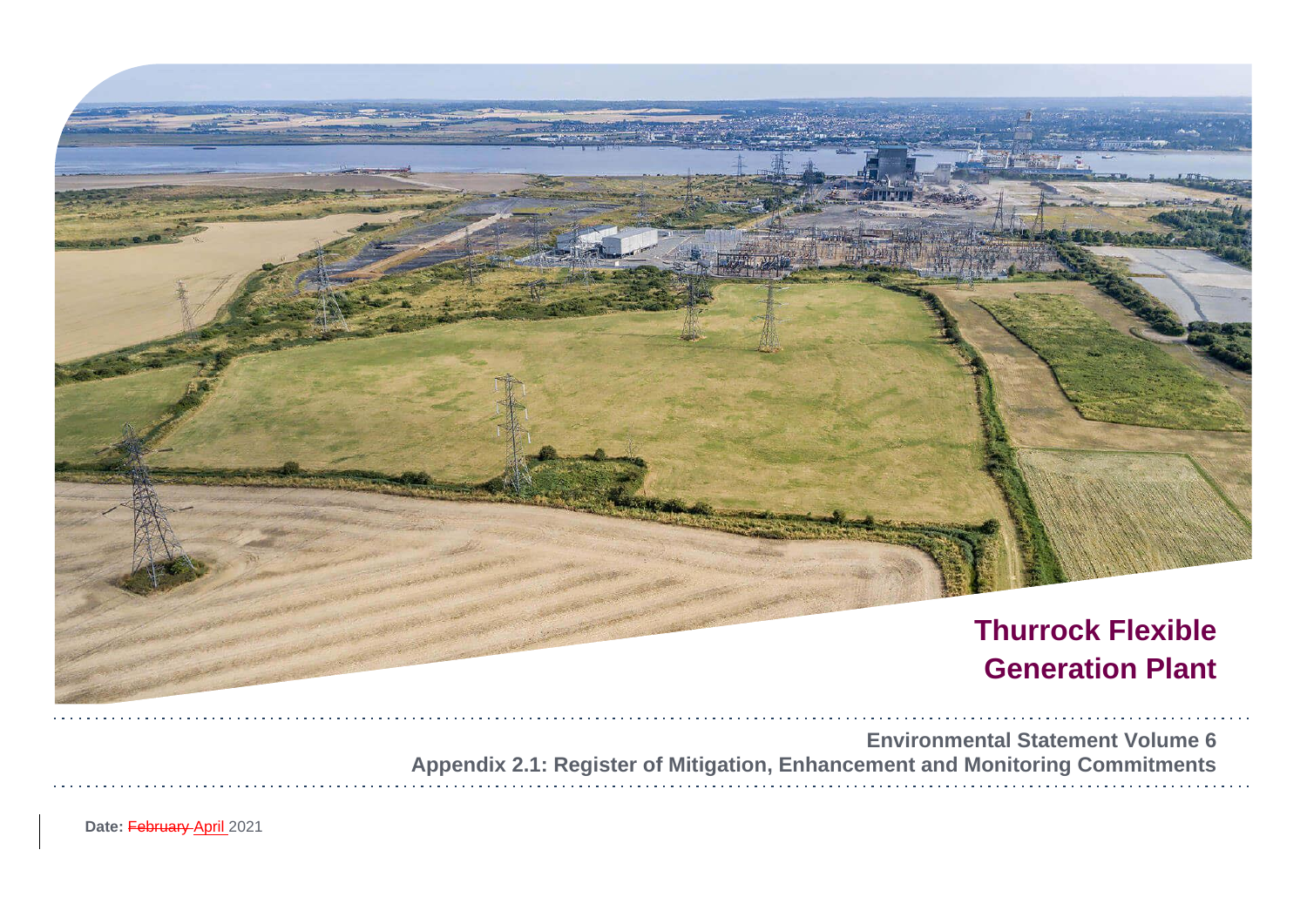i

**Environmental Impact Assessment** 

**Environmental Statement** 

**Volume 6**

**Appendix 2.1**

Report Number: OXF10872

Version: Post-submission rev. 23

Date: February April 2021

This report is also downloadable from the Thurrock Flexible Generation Plant website at: [http://www.thurrockpower.co.uk](http://www.thurrockpower.co.uk/)

Prepared by: David Gabb, and Clare Russell and Tara Barratt

Thurrock Power Ltd

1st Floor

145 Kensington Church Street

London W8 7LP

**CPS** 

#### **Copyright © RPS**

The material presented in this report is confidential. This report has been prepared for the exclusive use of Thurrock Power Ltd and shall not be distributed or made available to any other company or person without the knowledge and written consent of RPS.



Checked by: Dan Smyth and Tom Dearing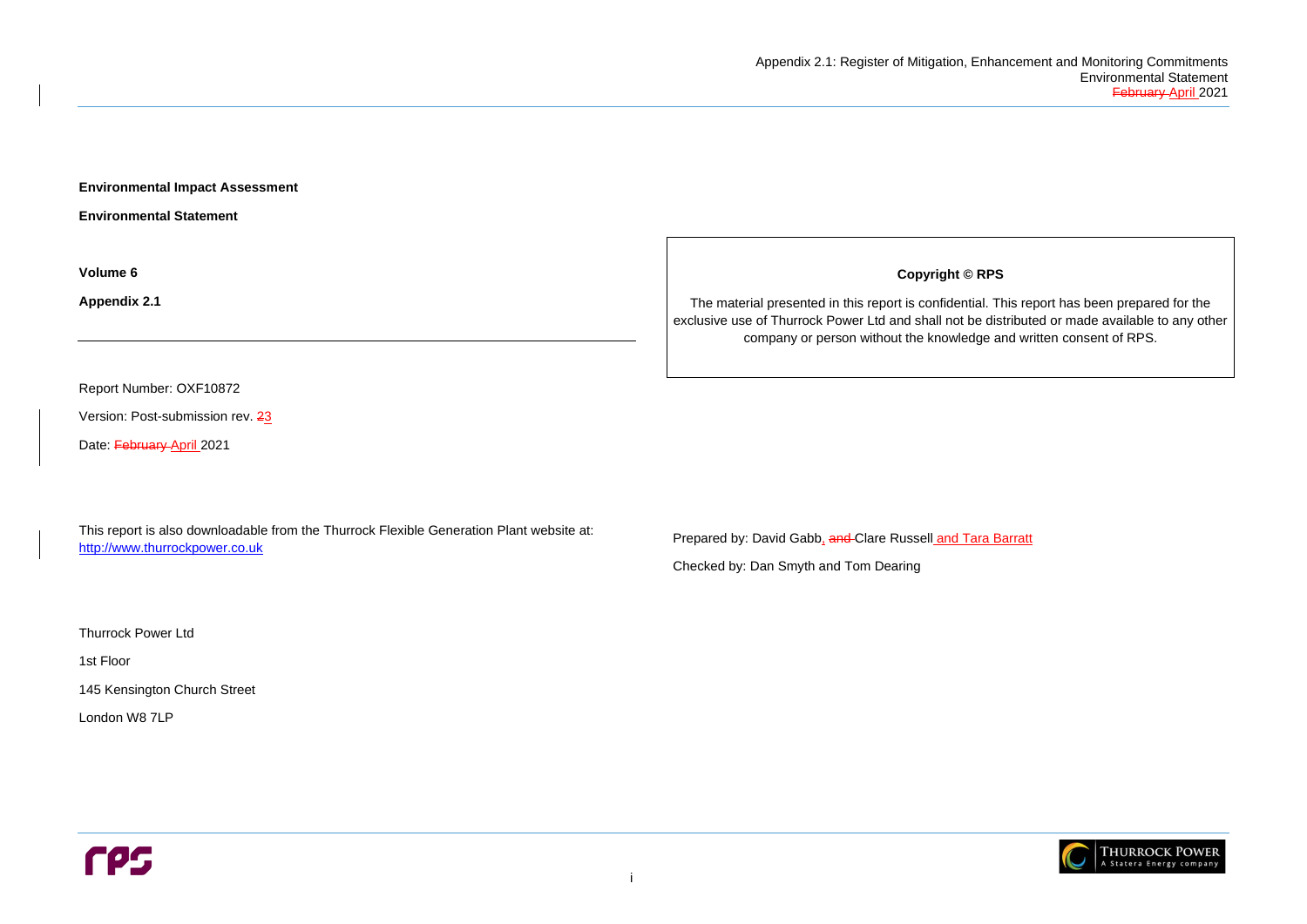

## **Table of Contents**

This document lists all mitigation, enhancement and monitoring commitments made in this Environmental Statement. For each measure, it gives a summary of the purpose, actions or requirements and the timescale with any dependencies or inter-relationships of the measure. Further details of measures can be found in the environmental topic chapters (Volume 3 Chapters 6 to  $\frac{4716}{2}$  and appendices (Volume 6) of this Environmental Statement.

# rps

## **List of Tables**

| Table 6.1: Landscape and Visual Resources enhancement, mitigation and monitoring           |
|--------------------------------------------------------------------------------------------|
|                                                                                            |
| Table 7.1: Historic Environment enhancement, mitigation and monitoring commitments 3       |
| Table 8.1: Land Use, Agriculture and Socio-Economics enhancement, mitigation and           |
|                                                                                            |
|                                                                                            |
| Table 10.1: Traffic and Transport enhancement, mitigation and monitoring commitments  9    |
| Table 11.1: Noise and Vibration enhancement, mitigation and monitoring commitments  11     |
| Table 12.1: Air Quality enhancement, mitigation and monitoring commitments 12              |
| Table 13.1: Human Health enhancement, mitigation and monitoring commitments 13             |
| Table 14.1: Climate Change enhancement, mitigation and monitoring commitments 14           |
| Table 15.1: Hydrology and Flood Risk enhancement, mitigation and monitoring commitments 15 |
| Table 16.1: Geology and Ground Conditions enhancement, mitigation and monitoring           |
| commitments<br>18                                                                          |

### **Summary**

## **Qualifications**

This document has been prepared by Clare Russell, an Associate and EIA Practitioner with over 18 years' experience in environmental consultancy focusing on environmental impact assessment and management of construction impacts.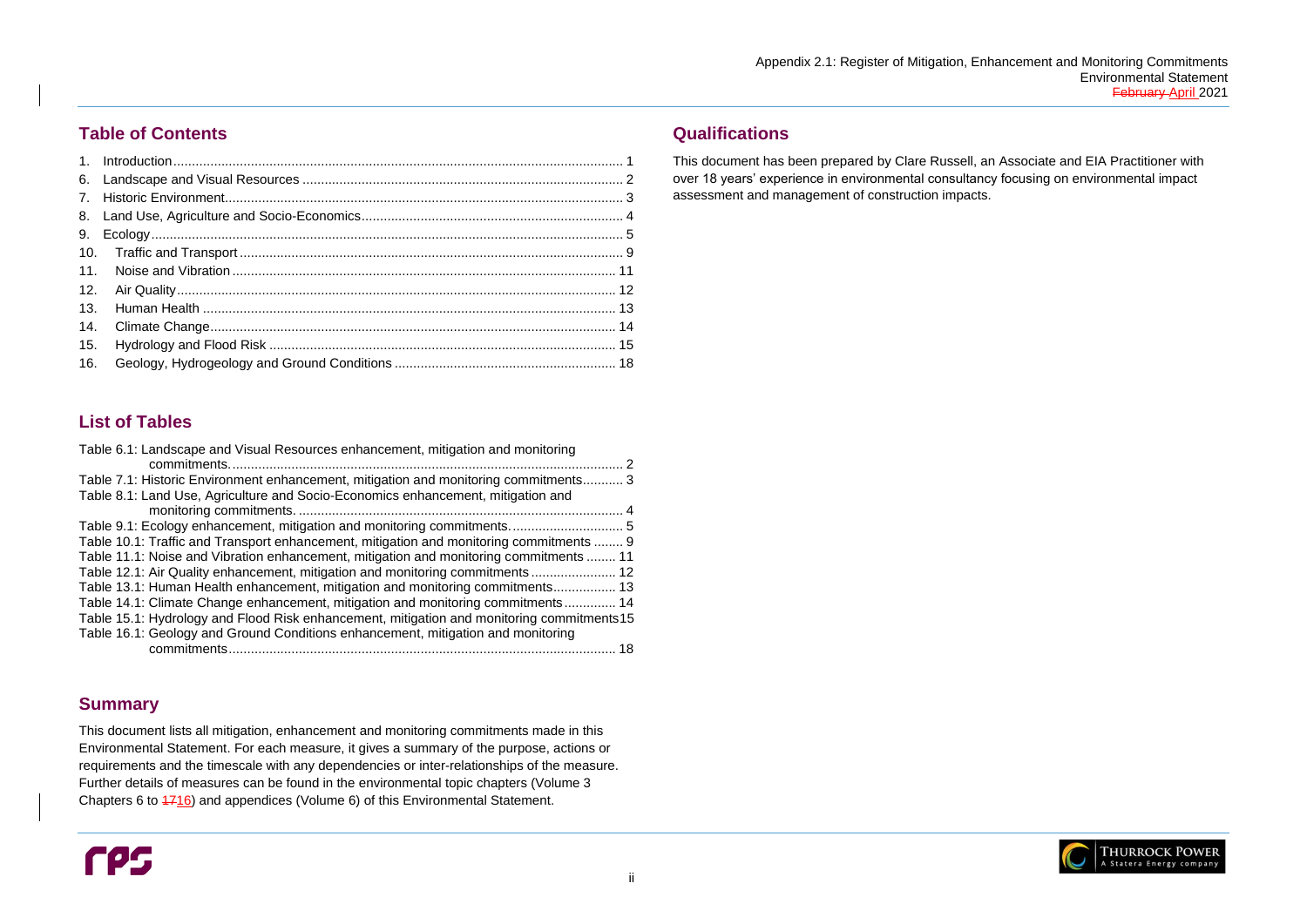

# <span id="page-3-0"></span>**1. Introduction**

- 1.1.1 This document sets out a summary of the enhancement measures, mitigation and monitoring commitments detailed within the Environmental Statement for Thurrock Flexible Generation Plant. The means of implementation is also specified for each of the enhancement measures, mitigation and monitoring commitments.
- 1.1.2 The numbering of headings in this document corresponds to the topic chapter numbering in Volume 3 of the Environmental Statement.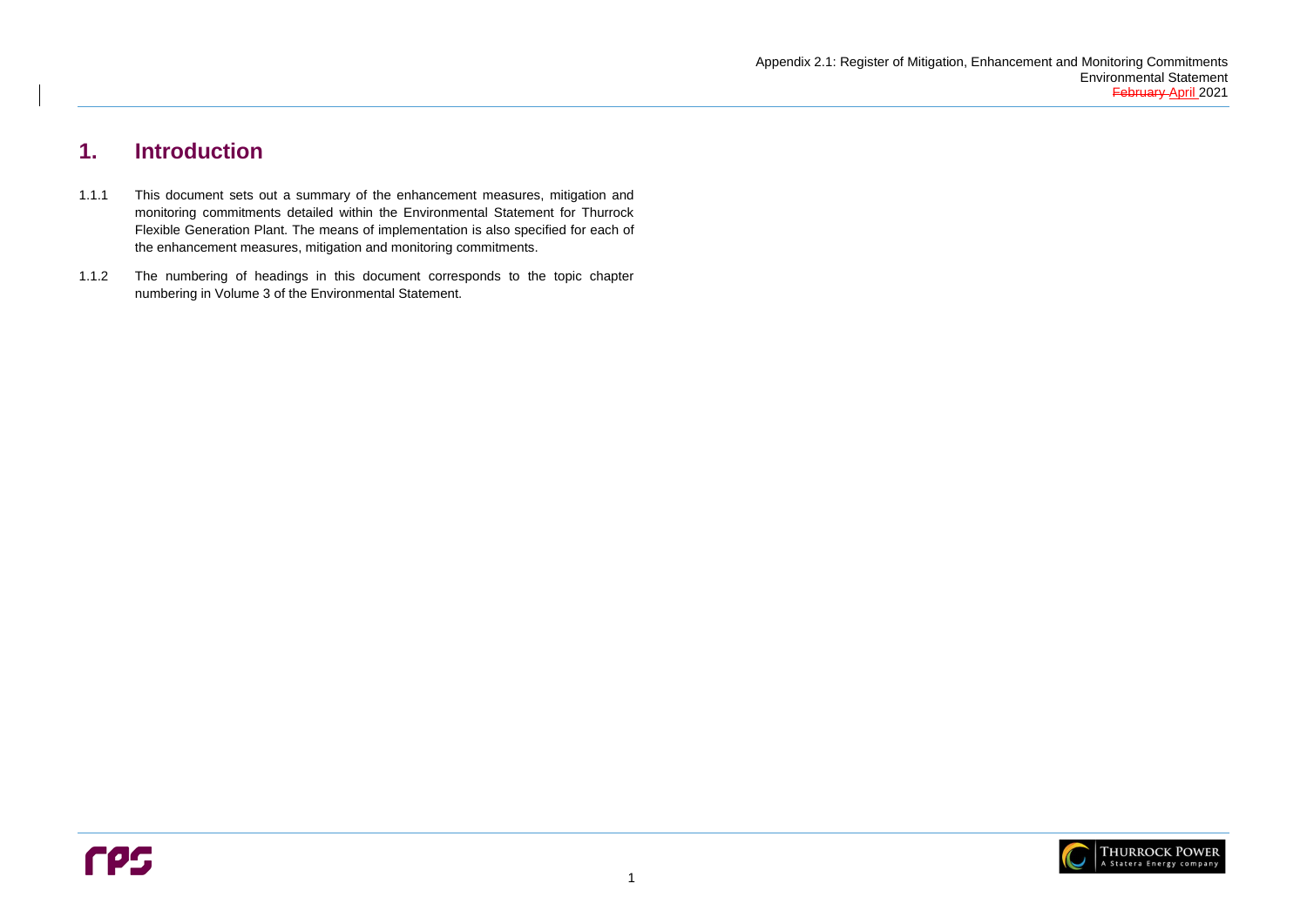#### **Reference in Engineer is an Sof implementation**

mented via the Code of Construction Practice, le 2, Part 1, Requirement 5 of the DCO and the which is secured by Schedule 2, Part 1,

 $1$ , Requirement 4 of the DCO.

mented by the written landscape scheme, which art 1, Requirement 14 of the DCO.

mented by the written landscape scheme, which art 1, Requirement 14 of the DCO.

nented by the written landscape scheme, which art 1, Requirement 14 of the DCO.

mented by the written landscape scheme, which art 1, Requirement 14 of the DCO.



# <span id="page-4-0"></span>**6. Landscape and Visual Resources**

<span id="page-4-1"></span>**Table 6.1: Landscape and Visual Resources enhancement, mitigation and monitoring commitments.**

| <b>Reference</b>          | <b>Cross reference to Environmental Statement</b>             | <b>Enhancement, mitigation and monitoring commitments</b>                                                                                                                                                                                                                                                                                                                                                                                                                                                                                                         | <b>Mea</b>                                                                                                              |
|---------------------------|---------------------------------------------------------------|-------------------------------------------------------------------------------------------------------------------------------------------------------------------------------------------------------------------------------------------------------------------------------------------------------------------------------------------------------------------------------------------------------------------------------------------------------------------------------------------------------------------------------------------------------------------|-------------------------------------------------------------------------------------------------------------------------|
| <b>Construction Phase</b> |                                                               |                                                                                                                                                                                                                                                                                                                                                                                                                                                                                                                                                                   |                                                                                                                         |
| Table 2.8                 | Volume 3, Chapter 6: Landscape and Visual<br><b>Resources</b> | Existing trees that are to be retained will be identified and protected during the<br>construction process in accordance with the requirements of British Standard<br>5837:2012 Trees in relation to design, demolition and construction.                                                                                                                                                                                                                                                                                                                         | The measures will be implem<br>which is secured by Schedul<br>written landscape scheme, w<br>Requirement 14 of the DCO. |
|                           | <b>Operation and Maintenance Phase</b>                        |                                                                                                                                                                                                                                                                                                                                                                                                                                                                                                                                                                   |                                                                                                                         |
| Table 2.8                 | Volume 3, Chapter 6: Landscape and Visual<br><b>Resources</b> | The detailed design of Thurrock Flexible Generation Plant will take into account<br>landscape and visual resources and will be agreed with the local planning authority<br>prior to development commencing.                                                                                                                                                                                                                                                                                                                                                       | Secured by Schedule 2, Part                                                                                             |
| Table 2.8                 | Volume 3, Chapter 6: Landscape and Visual<br><b>Resources</b> | Landscape mitigation will be provided in accordance with a planting scheme that<br>will be based on the Illustrative Landscape Plan (Figure A2.9). Planting will include                                                                                                                                                                                                                                                                                                                                                                                          |                                                                                                                         |
| n/a                       | ES Addendum April 2021                                        | gapping up and boundary thickening of the hedgerow on the southern boundary of<br>the common land (Zone E) and the hedgerow parallel to the southern boundary of<br>Zone D3. Planting will also be provided along a bund, which runs parallel with the<br>access track from Station Road to Zone A. In addition, where planting associated<br>with the Tilbury2 development is affected by the new access road in Zone H, like-<br>for-like replacement infill planting will be provided on adjacent land within the Order<br>Limits as shown in the ES Addendum. | The measures will be implem<br>is secured by Schedule 2, Pa                                                             |
| Table 2.8                 | Volume 3, Chapter 6: Landscape and Visual<br><b>Resources</b> | The landscape mitigation planting will not commence until construction has<br>completed to avoid the planting being compromised.                                                                                                                                                                                                                                                                                                                                                                                                                                  | The measures will be implem<br>is secured by Schedule 2, Pa                                                             |
| Table 2.8                 | Volume 3, Chapter 6: Landscape and Visual<br><b>Resources</b> | Landscape planting will used native species. Planting within pipeline easements<br>and proximity to overhead power lines will be in accordance with the National<br>Grid's guidance.                                                                                                                                                                                                                                                                                                                                                                              | The measures will be implem<br>is secured by Schedule 2, Pa                                                             |
| Table 2.8                 | Volume 3, Chapter 6: Landscape and Visual<br><b>Resources</b> | The landscape mitigation planting will be maintained and managed in accordance<br>with the measures set out in the Landscape and Ecology Management Plan. This<br>will include a five-year defects liability period.                                                                                                                                                                                                                                                                                                                                              | The measures will be implem<br>is secured by Schedule 2, Pa                                                             |
|                           | <b>Decommissioning Phase</b>                                  |                                                                                                                                                                                                                                                                                                                                                                                                                                                                                                                                                                   |                                                                                                                         |
| None proposed             |                                                               |                                                                                                                                                                                                                                                                                                                                                                                                                                                                                                                                                                   |                                                                                                                         |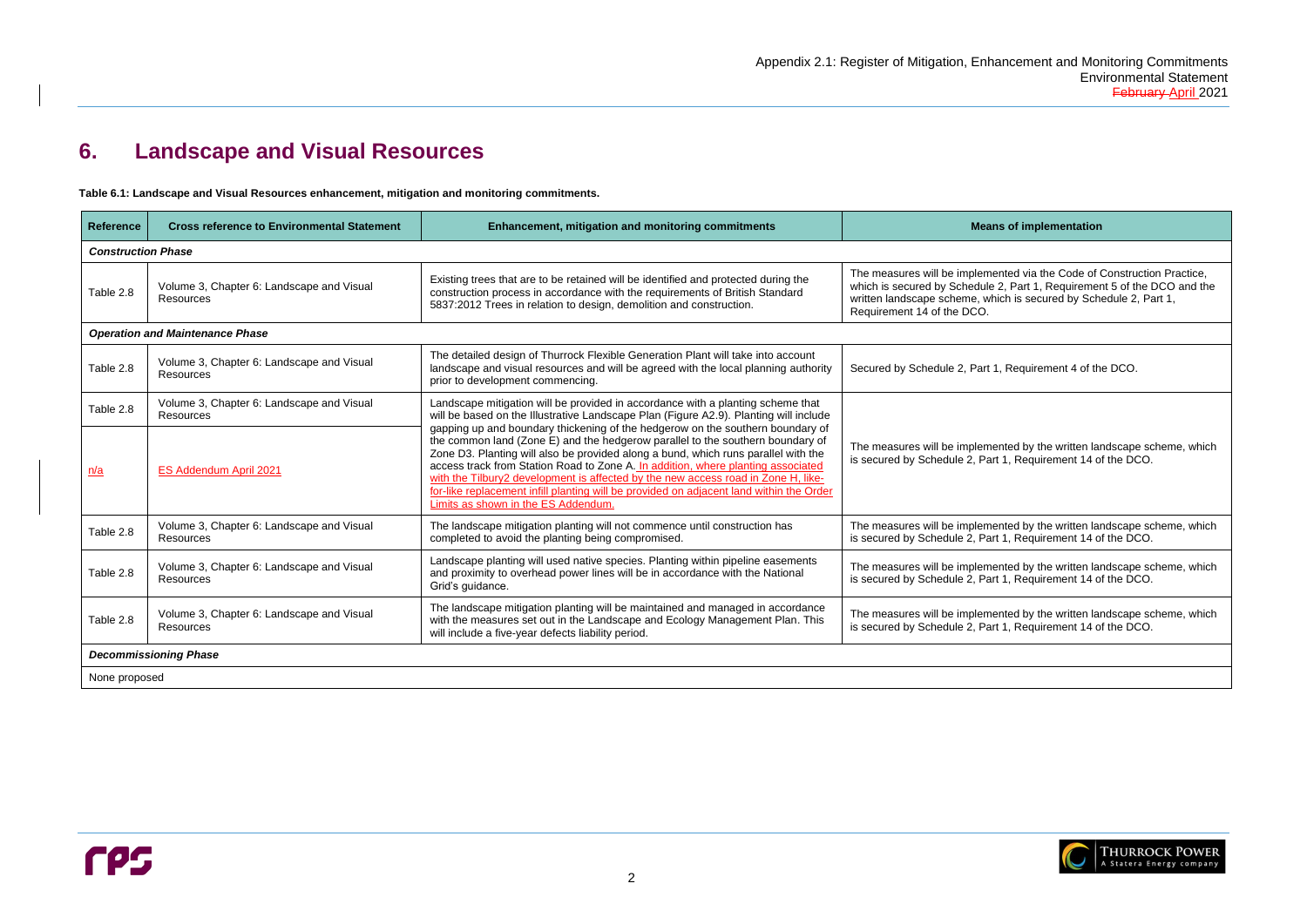#### **Pans of implementation**

art 1, Requirement 13 of the DCO.

nplemented via the Written Scheme of ecured by Schedule 2, Part 1, Requirement 13 of

mplemented via the Written Scheme of ecured by Schedule 2, Part 1, Requirement 13 of

nplemented via the Written Scheme of ecured by Schedule 2, Part 1, Requirement 13 of

nplemented via the Written Scheme of ecured by Schedule 2, Part 1, Requirement 13 of

nplemented via the Written Scheme of ecured by Schedule 2, Part 1, Requirement 13 of

lemented by the written landscape scheme, dule 2, Part 1, Requirement 14 of the DCO.



# <span id="page-5-0"></span>**7. Historic Environment**

<span id="page-5-1"></span>**Table 7.1: Historic Environment enhancement, mitigation and monitoring commitments** 

| <b>Reference</b>          | <b>Cross reference to Environmental Statement</b><br><b>Enhancement, mitigation and monitoring commitments</b> |                                                                                                                                                                                                                                                                          | Me                                                                    |
|---------------------------|----------------------------------------------------------------------------------------------------------------|--------------------------------------------------------------------------------------------------------------------------------------------------------------------------------------------------------------------------------------------------------------------------|-----------------------------------------------------------------------|
| <b>Construction Phase</b> |                                                                                                                |                                                                                                                                                                                                                                                                          |                                                                       |
| Table 2.9                 | Volume 3, Chapter 7: Historic Environment                                                                      | A Written Scheme of Investigation will be prepared setting out a comprehensive<br>mitigation strategy for undertaking non-intrusive and intrusive archaeological<br>recording for both the terrestrial and marine historic environment.                                  | Secured by Schedule 2, Pa                                             |
| Table 2.9                 | Volume 3, Chapter 7: Historic Environment                                                                      | Geophysical surveys will be undertaken of areas not yet surveyed and where ground<br>disturbance is proposed. The results of the surveys will inform a programme of<br>targeted evaluation/mitigation as appropriate.                                                    | These measures will be im<br>Investigation and will be se<br>the DCO. |
| Table 2.9                 | Volume 3, Chapter 7: Historic Environment                                                                      | Additional geotechnical boreholes, geoarchaeological and deposit monitoring will be<br>undertaken to gather further information and knowledge regarding the<br>palaeoenvironmental sequencing of the Holocene                                                            | These measures will be in<br>Investigation and will be se<br>the DCO. |
| Table 2.9                 | Volume 3, Chapter 7: Historic Environment                                                                      | Targeted archaeological evaluation and/or excavation and recording of the findings<br>will be undertaken to understand the archaeological potential of the area and<br>preserve records.                                                                                 | These measures will be im<br>Investigation and will be se<br>the DCO. |
| Table 2.9                 | Volume 3, Chapter 7: Historic Environment                                                                      | The results of the archaeological fieldwork will be published and disseminated.                                                                                                                                                                                          | These measures will be im<br>Investigation and will be se<br>the DCO. |
| Table 2.9                 | Volume 3, Chapter 7: Historic Environment                                                                      | Identification of unexpected archaeological assets/sites encountered during the<br>construction phase will be undertaken in line with procedures agreed with the<br>relevant authorities. The procedures will be contained within the Written Scheme of<br>Investigation | These measures will be im<br>Investigation and will be se<br>the DCO. |
|                           | <b>Operation and Maintenance Phase</b>                                                                         |                                                                                                                                                                                                                                                                          |                                                                       |
| Table 2.9                 | Volume 3, Chapter 7: Historic Environment                                                                      | Landscape mitigation planting will be undertaken (including the gapping up of<br>hedgerows) and will be maintained in accordance with the Landscape and Ecology<br>Management Plan.                                                                                      | The measures will be imple<br>which is secured by Sched               |
|                           | <b>Decommissioning Phase</b>                                                                                   |                                                                                                                                                                                                                                                                          |                                                                       |
| None proposed             |                                                                                                                |                                                                                                                                                                                                                                                                          |                                                                       |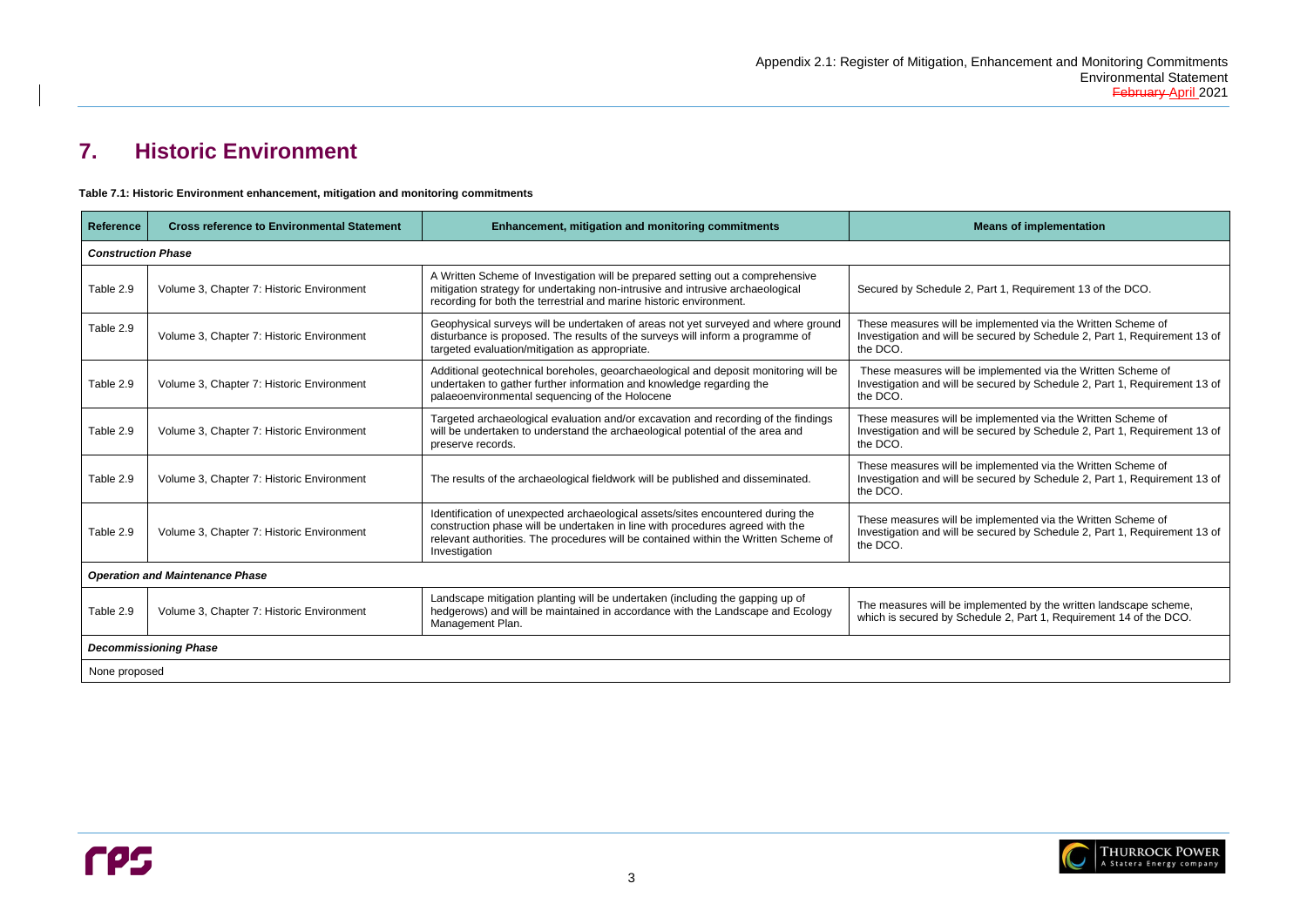Code of Construction Practice, which is secured the DCO.

the Code of Construction Practice, which is ent 5 of the DCO.

e Code of Construction Practice, which is ent 5 of the DCO.

I be secured through the Section 16 consent, or ticle 33 of the DCO $\overline{ }$ 

contractual agreement with the landowner.



# <span id="page-6-0"></span>**8. Land Use, Agriculture and Socio-Economics**

<span id="page-6-1"></span>**Table 8.1: Land Use, Agriculture and Socio-Economics enhancement, mitigation and monitoring commitments.**

| <b>Reference</b>          | <b>Cross reference to Environmental Statement</b>                 | <b>Enhancement, mitigation and monitoring commitments</b>                                                                                                                                                                                                                                                         | <b>Means of implementation</b>                                                                                         |
|---------------------------|-------------------------------------------------------------------|-------------------------------------------------------------------------------------------------------------------------------------------------------------------------------------------------------------------------------------------------------------------------------------------------------------------|------------------------------------------------------------------------------------------------------------------------|
| <b>Construction Phase</b> |                                                                   |                                                                                                                                                                                                                                                                                                                   |                                                                                                                        |
| Table 2.8                 | Volume 3, Chapter 8: Land Use, Agriculture and<br>Socio-Economics | A short length of the northern section of public footpath FP200 will be<br>temporarily diverted for up to one month whilst the gas pipeline that<br>crosses this section of footpath is constructed. The diversion will run<br>from Station Road to join the remaining length of FP200 to the south<br>(Zone J).  | The measure will be implemented via the Code of Constru<br>by Schedule 2, Part 1, Requirement 5 of the DCO.            |
| Table 2.8                 | Volume 3, Chapter 8: Land Use, Agriculture and<br>Socio-Economics | To manage the interface of pedestrians/cyclists and construction<br>traffic, measures (e.g. fencing, safety signage and the use of a<br>banksman) will be provided at the crossing of the Thames Estuary<br>Path (FP146) and NCR13 during the construction of the causeway<br>and the delivery of AILs in Zone G. | These measures will be implemented via the Code of Con<br>secured by Schedule 2, Part 1, Requirement 5 of the DCO      |
| Table 2.8                 | Volume 3: Chapter 8: Land Use, Agriculture and<br>Socio-Economics | A Soil Management Strategy will be developed post consent and<br>implemented during construction to provide suitable detailed soil<br>handling guidance.                                                                                                                                                          | The measures will be implemented via the Code of Constr<br>secured by Schedule 2, Part 1, Requirement 5 of the DCO     |
|                           | <b>Operation and Maintenance Phase</b>                            |                                                                                                                                                                                                                                                                                                                   |                                                                                                                        |
| Table 2.8                 | Volume 3, Chapter 8: Land Use, Agriculture and<br>Socio-Economics | Common land will be provided in Zone E to replace the common land<br>lost in Zone A and Zone H and its size will exceed that lost in Zone<br>Aboth Zones.                                                                                                                                                         | Delivery of replacement common land will be secured thro<br>where compulsory acquisition is used, article 33 of the DC |
| Table 2.8                 | Volume 3, Chapter 8: Land Use, Agriculture and<br>Socio-Economics | A new permissive access route for pedestrians will be provided to link<br>Zone E to Fort Road which will provide direct access to the area of<br>replacement common land from Tilbury.                                                                                                                            | The permissive path will be provided by contractual agreer                                                             |
|                           | <b>Decommissioning Phase</b>                                      |                                                                                                                                                                                                                                                                                                                   |                                                                                                                        |
| None proposed             |                                                                   |                                                                                                                                                                                                                                                                                                                   |                                                                                                                        |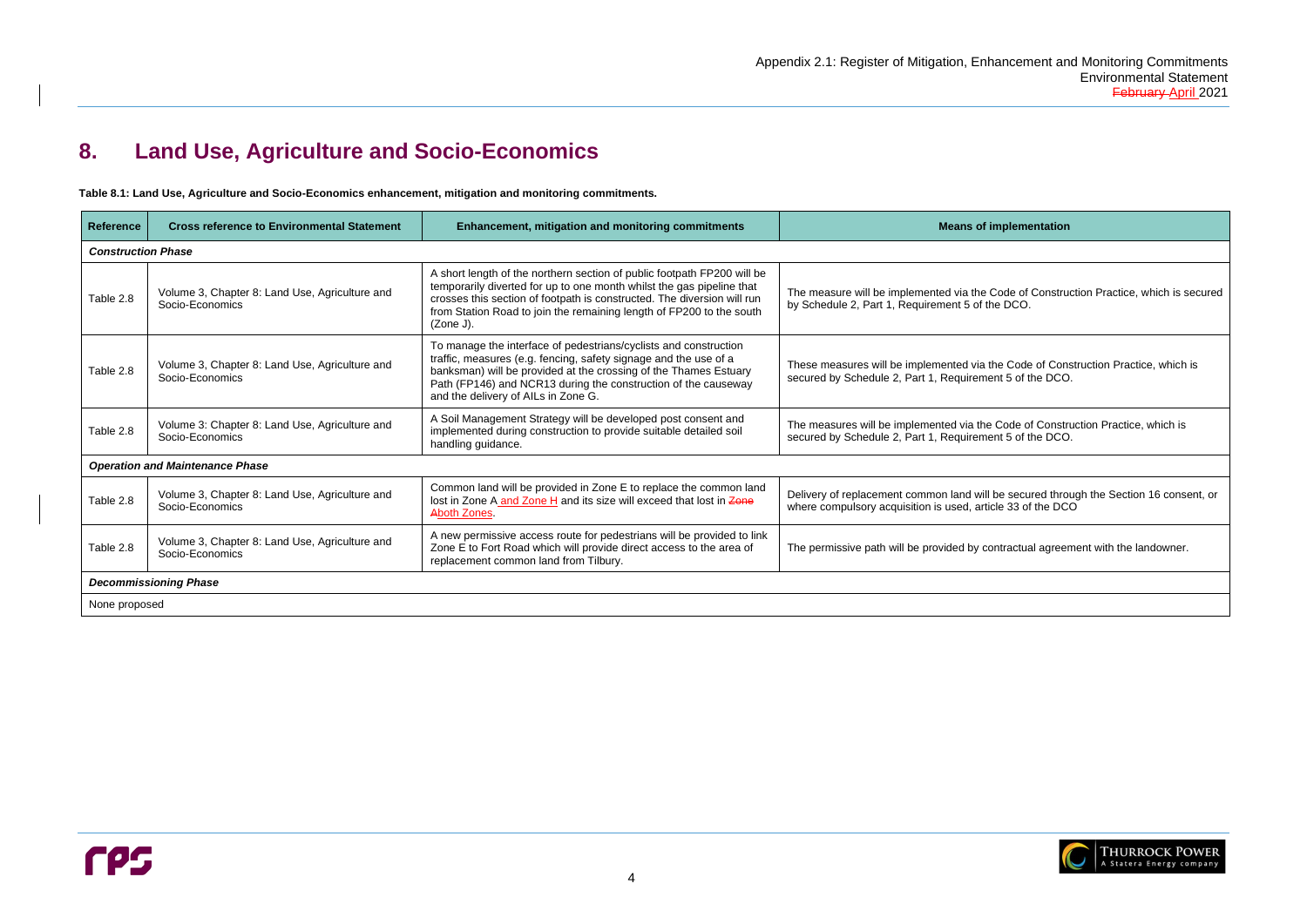# <span id="page-7-0"></span>**9. Ecology**

<span id="page-7-1"></span>**Table 9.1: Ecology enhancement, mitigation and monitoring commitments.**



| <b>Reference</b>          | <b>Cross reference to Environmental Statement</b>              | <b>Enhancement, mitigation and monitoring commitments</b>                                                                                                                                                                                                                                                                                                                                                                                                                                                                                                                                                                                                                                                                                                       | <b>Means of implementation</b>                                                                                                |
|---------------------------|----------------------------------------------------------------|-----------------------------------------------------------------------------------------------------------------------------------------------------------------------------------------------------------------------------------------------------------------------------------------------------------------------------------------------------------------------------------------------------------------------------------------------------------------------------------------------------------------------------------------------------------------------------------------------------------------------------------------------------------------------------------------------------------------------------------------------------------------|-------------------------------------------------------------------------------------------------------------------------------|
| <b>Construction Phase</b> |                                                                |                                                                                                                                                                                                                                                                                                                                                                                                                                                                                                                                                                                                                                                                                                                                                                 |                                                                                                                               |
| Table 2.8                 | Volume 3, Chapter 9: Onshore Ecology                           | Wherever practicable, buffer zones will be established around retained mature<br>broadleaved trees. The buffer zones will be 15 m in width or the width of the tree root<br>protection zone, whichever is the greater. Buffer zones of 5 m in width will also be<br>established around hedgerows and ditches wherever practicable. The tracking of heavy<br>vehicles and the storage of vehicles, machinery, equipment and materials in the buffer<br>zones will be prohibited.                                                                                                                                                                                                                                                                                 | These measures will be implemented through the<br>Management Plan, which is secured through Sch<br>Requirement 14 of the DCO. |
| Table 2.8                 | Volume 3, Chapter 9: Onshore Ecology                           | Pre-construction surveys, will be undertaken within 12 months prior to the<br>commencement of construction works. Surveys may need to be undertaken over<br>several months in order to collate sufficient data to inform a licence application and any<br>associated mitigation strategy.<br>Should the 12-month survey/activity period lapse between pre-construction surveys and<br>the commencement of works, the need to repeat surveys will be assessed by an<br>appropriately experienced ecologist. Should surveys identify the need for a protected<br>species licence, a licence will be obtained prior to the commencement of construction<br>works.                                                                                                  | These measures will be implemented through the<br>Management Plan, which is secured through Sch<br>Requirement 14 of the DCO. |
| Table 2.8                 | Volume 3, Chapter 9: Onshore Ecology                           | A pre-construction badger survey of the works area and 30 m buffer zone will be<br>undertaken in order to locate any potential new active setts that could cause a<br>constraint to construction. If mitigation cannot be carried out to protect any setts as<br>required under legislation, then a Natural England licence to close or disturb the sett<br>may be required and will be obtained prior to the commencement of works as<br>necessary.                                                                                                                                                                                                                                                                                                            | These measures will be implemented through the<br>Management Plan, which is secured through Sch<br>Requirement 14 of the DCO  |
| Table 2.8                 | Volume 3, Chapter 9: Onshore Ecology                           | Where reptile habitat is required to be cleared for construction, a detailed method<br>statement will be developed in order to help ensure the protection of these species.<br>Progressive and careful habitat clearance works such as the gradual strimming of<br>above-ground vegetation such as brambles, rough grass and scrub, will be undertaken<br>in select areas prior to construction, to deter reptiles from the working area where<br>alternative habitat is available to them.<br>Uprooting of vegetation of potential value to hibernating reptiles will be undertaken prior<br>to the commencement of the hibernation period (November to March) to deter reptiles<br>from hibernating in the area.                                              | These measures will be implemented through the<br>Management Plan, which is secured through Sch<br>Requirement 14 of the DCO. |
| Table 2.8<br><u>n/a</u>   | Volume 3, Chapter 9: Onshore Ecology<br>ES Addendum April 2021 | Reptiles will be translocated from the area of permanent habitat loss in Zone A into the<br>3 ha of retained Zone A grassland. If reptiles are present within the eastern extent of the<br>AIL access route, they would also be translocated to the retained Zone A grassland.<br>Fencing will be erected to prevent reptiles returning into the construction area. The<br>carrying capacity of the retained grassland will be enhanced via the installation of<br>refugia such as log piles and rubble mounds.<br>If reptiles are present within the western extent of the AIL access route, there is<br>sufficient suitable habitat outside of the application site for reptiles to be relocated via<br>phased clearance of vegetation prior to commencement. | These measures will be implemented through the<br>Management Plan, which is secured through Sch<br>Requirement 14 of the DCO. |

| <b>Means of implementation</b>                                                                                                                           |  |  |  |  |
|----------------------------------------------------------------------------------------------------------------------------------------------------------|--|--|--|--|
|                                                                                                                                                          |  |  |  |  |
| These measures will be implemented through the Ecological<br>Management Plan, which is secured through Schedule 2, Part 1,<br>Requirement 14 of the DCO. |  |  |  |  |
| These measures will be implemented through the Ecological<br>Management Plan, which is secured through Schedule 2, Part 1,<br>Requirement 14 of the DCO. |  |  |  |  |
| These measures will be implemented through the Ecological<br>Management Plan, which is secured through Schedule 2, Part 1,<br>Requirement 14 of the DCO  |  |  |  |  |
| These measures will be implemented through the Ecological<br>Management Plan, which is secured through Schedule 2, Part 1,<br>Requirement 14 of the DCO. |  |  |  |  |
| These measures will be implemented through the Ecological<br>Management Plan, which is secured through Schedule 2, Part 1,<br>Requirement 14 of the DCO. |  |  |  |  |

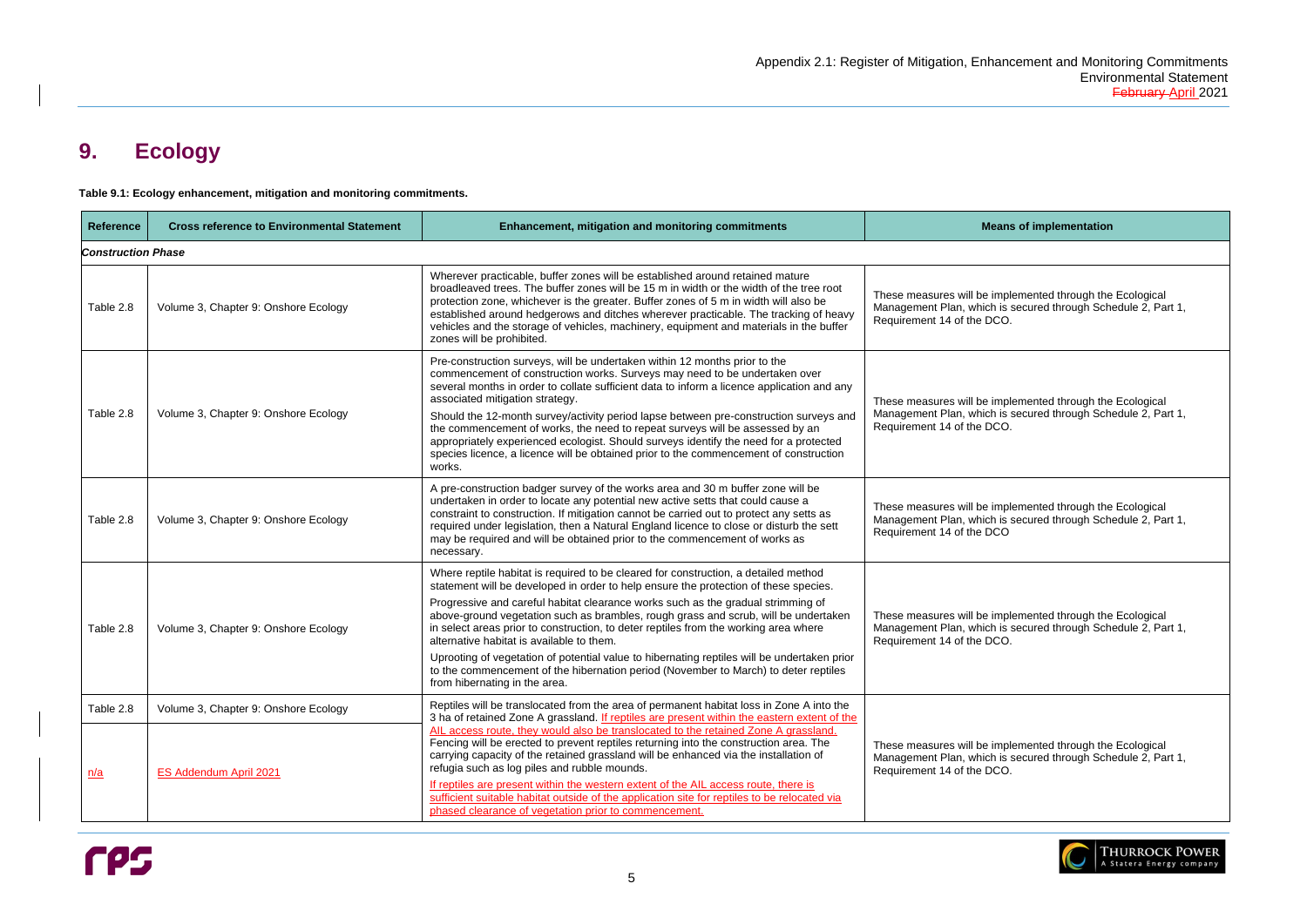| <b>Reference</b> | <b>Cross reference to Environmental Statement</b> | Enhancement, mitigation and monitoring commitments                                                                                                                                                                                                                                                                                                                                                                                                                                                                                                                                                                                                                                                                                                                                                                                                                                                                                                          | <b>Means of implementation</b>                                                                                                                  |
|------------------|---------------------------------------------------|-------------------------------------------------------------------------------------------------------------------------------------------------------------------------------------------------------------------------------------------------------------------------------------------------------------------------------------------------------------------------------------------------------------------------------------------------------------------------------------------------------------------------------------------------------------------------------------------------------------------------------------------------------------------------------------------------------------------------------------------------------------------------------------------------------------------------------------------------------------------------------------------------------------------------------------------------------------|-------------------------------------------------------------------------------------------------------------------------------------------------|
|                  |                                                   |                                                                                                                                                                                                                                                                                                                                                                                                                                                                                                                                                                                                                                                                                                                                                                                                                                                                                                                                                             |                                                                                                                                                 |
| Table 2.8        | Volume 3, Chapter 9: Onshore Ecology              | A Natural England licence would be obtained for works that affect water vole habitat.<br>Method statements will include pre-construction measures to deter water voles from the<br>working corridor and an adequate buffer zone (i.e. up to 15 m where favourable habitat<br>is present). Measures include those set out in the Outline Ecological Management Plan<br>(application document A8.7).<br>Works will be conducted in accordance with Natural England guidance, which states<br>that "for summer works, vegetation removal should be carried out for a two-week<br>period prior to development. Winter works should either carry out the mitigation in<br>September and maintain unsuitable habitat until the works commence, or in the event of<br>an emergency, trapping and vole proof fencing may have to be employed" (Arnott,<br>2001). Works will also take into account best practice guidelines published in Strachan<br>et al. (2011). | These measures will be implemented through the<br>Management Plan, which is secured through Sch<br>Requirement 14 of the DCO.                   |
| <u>n/a</u>       | ES Addendum April 2021                            | Water voles, if present, would be translocated from the ditch affected by the eastern part<br>of the AIL access road to the enhanced Zone A boundary ditches, or, subject to<br>agreement, the PoTLL water vole mitigation area adjacent to the western Zone A<br>boundary. Translocation of water voles would follow the principles set out in the Outline<br><b>Ecological Management Plan.</b>                                                                                                                                                                                                                                                                                                                                                                                                                                                                                                                                                           | These measures will be implemented through the<br>Management Plan, which is secured through Sch<br>Requirement 14 of the DCO.                   |
| Table 2.8        | Volume 3, Chapter 9: Onshore Ecology              | Where practicable, works to Low Street Pit LWS will be timed to avoid the active GCN<br>season. If this is not practicable, a GCN licence will be obtained to include temporary<br>fencing to exclude GCN from the works area within the vicinity of the GCN ponds.                                                                                                                                                                                                                                                                                                                                                                                                                                                                                                                                                                                                                                                                                         | These measures will be implemented through the<br>Management Plan, which is secured through Sch<br>Requirement 14 of the DCO.                   |
| Table 2.8        | Volume 3, Chapter 9: Onshore Ecology              | Where trees, hedgerows or scrub, of potential value to nesting birds, are required to be<br>cleared for construction, clearance will be undertaken outside of the bird breeding<br>season (14 February to 31 August inclusive) to prevent disturbance to nesting birds<br>where possible. However, if this is not practicable, habitat will be surveyed prior to<br>clearance. No habitat containing an active nest will be removed or disturbed, and<br>measures will be set in place to protect the nest until young have fully fledged and left<br>the nest. Measures may include the establishment of 5 m wide buffer zones in which<br>heavy vehicles will not be tracked and the storage of vehicles, equipment, machinery<br>and soil storage will be prohibited. Works in the buffer zone will be delayed until the<br>Ecological Clerk of Works (ECoW) has confirmed young have fully fledged and left the<br>nest.                                | This measure will be implemented through the Ed<br>Plan, which is secured through Schedule 2, Part<br>the DCO                                   |
| Table 2.8        | Volume 3, Chapter 9: Onshore Ecology              | A biosecurity protocol will be implemented to minimise the risk of spreading invasive<br>species. The main risks are associated with transfer of aquatic plants or animals<br>between watercourses or waterbodies. When working in or near water, control<br>measures will be implemented. The measures will include those set out in the Outline<br>CoCP (application document A8.6). Appropriate measures will also be adopted when<br>working in the vicinity of invasive terrestrial plants. Known locations of invasive plant<br>species will be marked on site and vehicle movements will be restricted in the vicinity of<br>these locations.                                                                                                                                                                                                                                                                                                        | The measures will be implemented via the Code<br>Practice, which is secured by Schedule 2, Part 1,<br>DCO.                                      |
| Table 2.8        | Volume 3, Chapter 9: Onshore Ecology              | Appropriate dust control measures will be implemented on site as far as practicable, to<br>ensure that no significant off-site dust effects occur.                                                                                                                                                                                                                                                                                                                                                                                                                                                                                                                                                                                                                                                                                                                                                                                                          | The measures will be implemented via the Code<br>Practice, which is secured by Schedule 2, Part 1,<br>DCO.                                      |
| Table 2.8        | Volume 3, Chapter 9: Onshore Ecology              | Night working will be avoided where practicable. Where night working is unavoidable,<br>light fixtures will be directed away from habitat of value to protected or otherwise<br>notable species, in order to minimise likely disturbance effects of light spillage.                                                                                                                                                                                                                                                                                                                                                                                                                                                                                                                                                                                                                                                                                         | The measure will be implemented by the Code of<br>and the external lighting scheme, which are secul<br>Part 1, Requirements 5 and 8 of the DCO. |



| <b>Means of implementation</b>                                                                                                                                                         |  |  |  |
|----------------------------------------------------------------------------------------------------------------------------------------------------------------------------------------|--|--|--|
|                                                                                                                                                                                        |  |  |  |
| These measures will be implemented through the Ecological<br>Management Plan, which is secured through Schedule 2, Part 1,<br>Requirement 14 of the DCO.                               |  |  |  |
| These measures will be implemented through the Ecological<br>Management Plan, which is secured through Schedule 2, Part 1,<br>Requirement 14 of the DCO.                               |  |  |  |
| These measures will be implemented through the Ecological<br>Management Plan, which is secured through Schedule 2, Part 1,<br>Requirement 14 of the DCO.                               |  |  |  |
| This measure will be implemented through the Ecological Management<br>Plan, which is secured through Schedule 2, Part 1, Requirement 14 of<br>the DCO                                  |  |  |  |
| The measures will be implemented via the Code of Construction<br>Practice, which is secured by Schedule 2, Part 1, Requirement 5 of the<br>DCO.                                        |  |  |  |
| The measures will be implemented via the Code of Construction<br>Practice, which is secured by Schedule 2, Part 1, Requirement 5 of the<br>DCO.                                        |  |  |  |
| The measure will be implemented by the Code of Construction Practice<br>and the external lighting scheme, which are secured by Schedule 2,<br>Part 1, Requirements 5 and 8 of the DCO. |  |  |  |
|                                                                                                                                                                                        |  |  |  |

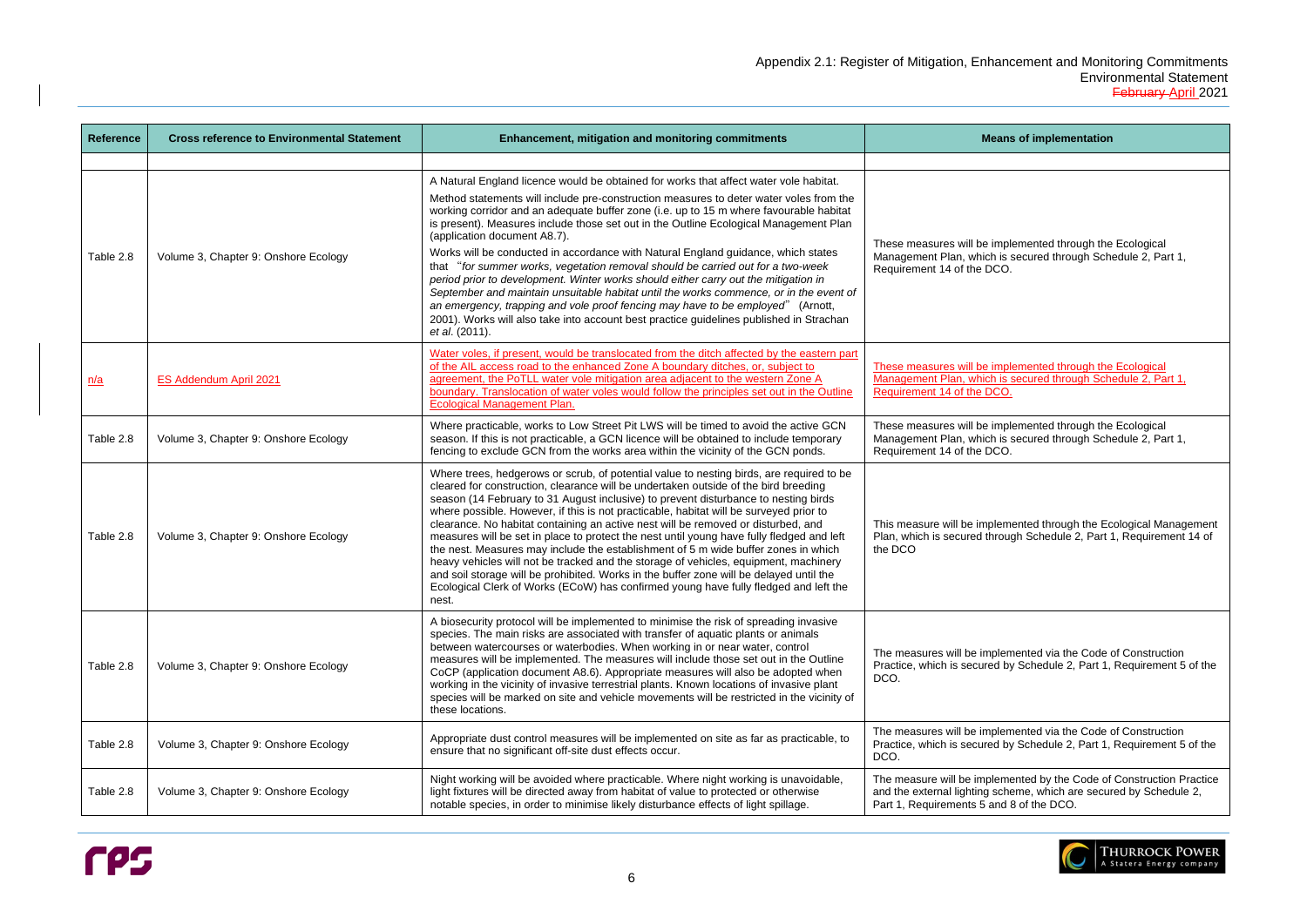#### **Reans of implementation**

plemented through the Ecological Management hrough Schedule 2, Part 1, Requirement 14 of

nplemented via the Code of Construction red by Schedule 2, Part 1, Requirement 5 of the

plemented by the landscaping scheme, which is Part 1, Requirement 14 of the DCO.

plemented through the Ecological Management hrough Schedule 2, Part 1, Requirement 14 of

plemented through <u>Requirement 16 of the</u> e (Schedule 8 of the DCO)Schedule 2, Part 1, DCO.

Iplemented through the External Lighting Plan gh Schedule 2, Part 1, Requirement 8 of the

implemented through the Environmental Permit eneration plant.

plemented through the Ecological Management hrough Schedule 2, Part 1, Requirement 14 of

nplemented through the Landscape and It Plan which is secured through Schedule 2, Part he DCO.

nplemented through the Landscape and It Plan which is secured through Schedule 2, Part he DCO.

plemented through the Landscape and It Plan which is secured through Schedule 2, Part ነe DCO.

plemented through the Landscape and It Plan which is secured through Schedule 2, Part 1e DCO.



| <b>Reference</b>   | <b>Cross reference to Environmental Statement</b>                             | <b>Enhancement, mitigation and monitoring commitments</b>                                                                                                                                                                                                                                                                                                                                                                   |                                                                                   |
|--------------------|-------------------------------------------------------------------------------|-----------------------------------------------------------------------------------------------------------------------------------------------------------------------------------------------------------------------------------------------------------------------------------------------------------------------------------------------------------------------------------------------------------------------------|-----------------------------------------------------------------------------------|
| Table 2.8          | Volume 3, Chapter 9: Onshore Ecology                                          | An ECoW will be present on site to oversee enabling works and construction where<br>necessary. The ECoW will be a suitably experienced professional ecologist.                                                                                                                                                                                                                                                              | This measure will be im<br>Plan which is secured tl<br>the DCO.                   |
| Table 2.8          | Volume 3, Chapter 9: Onshore Ecology                                          | Measures will be implemented to prevent the pollution of watercourses and will be<br>based on the measures within the Outline Code of Construction Practice (application<br>document A8.6). The measures will include the provision of a pollution incident<br>response plan.                                                                                                                                               | The measures will be in<br>Practice, which is secur<br>DCO.                       |
| Table 2.8          | Volume 3, Chapter 9: Onshore Ecology                                          | Hedgerows that have been cleared for the construction of the gas pipeline will be<br>replanted with an appropriate mix of native species.                                                                                                                                                                                                                                                                                   | This measure will be im<br>secured by Schedule 2,                                 |
| Table 2.8          | Volume 3, Chapter 9: Onshore Ecology                                          | This measure will be im<br>To mitigate the potential impacts on bats from the temporary loss of hedgerows,<br>temporary artificial hedgerows will be provided to bridge the gaps until the replacement<br>Plan which is secured tl<br>planting has matured sufficiently to restore hedgerow connectivity.<br>the DCO.                                                                                                       |                                                                                   |
| Table 5.1          | Volume 3, Chapter 9: Onshore Ecology                                          | Monitoring of wintering birds will be undertaken during causeway use if barge deliveries<br>overlap with the wintering bird season.                                                                                                                                                                                                                                                                                         | This measure will be im<br><b>Deemed Marine Licens</b><br>Requirement 19 of the I |
|                    | <b>Operation and Maintenance Phase</b>                                        |                                                                                                                                                                                                                                                                                                                                                                                                                             |                                                                                   |
| Table 2.8          | Volume 3, Chapter 9: Onshore Ecology                                          | Thurrock Flexible Generation Plant access road to be unlit, and the Thurrock Flexible<br>Generation Plant itself to be unlit externally in normal operation except for motion-<br>sensitive security lighting which will be directional to minimise light spillage.                                                                                                                                                         | This measure will be im<br>which is secured throug<br>DCO.                        |
| Table 2.8          | Volume 3, Chapter 9 Onshore Ecology                                           | Measures will be adopted during the operation of Thurrock Flexible generation plant to<br>prevent the pollution of the environment.                                                                                                                                                                                                                                                                                         | These measures will be<br>for Thurrock Flexible Ge                                |
| Table 2.8          | Volume 3, Chapter 9: Onshore Ecology                                          | Habitats will be managed in accordance with the measures set out in the Outline<br>Ecological Management Plan (application document A8.7).                                                                                                                                                                                                                                                                                  | This measure will be im<br>Plan which is secured tl<br>the DCO.                   |
| Paragraph<br>2.1.6 | Volume 4, Chapter 22: Onshore Ecology Cumulative<br><b>Effects Assessment</b> | Enhancement of the grassland to be created as part of the common land replacement<br>(zZone E) to ensure that it is established initially as 'like for like' in relation to the existing<br>semi-improved hay meadow grassland habitat to be lost in Walton Common. The<br>restoration of this area of arable land to meadow grassland will take place as an early<br>pre-commencement action once the scheme is consented. | This measure will be im<br><b>Ecological Managemen</b><br>1, Requirement 14 of th |
| Paragraph<br>2.1.6 | Volume 4, Chapter 22: Onshore Ecology Cumulative<br><b>Effects Assessment</b> | A flower-rich grassland margin for the access road across Zone C will be established<br>early in the programme as part of the new access construction and to be a permanent<br>retained feature providing a permanent east/west habitat link connecting habitats south<br>of the site (Zone A) with the new habitats in Zones E and F.                                                                                      | This measure will be im<br>Ecological Managemen<br>1, Requirement 14 of th        |
| Paragraph<br>2.1.6 | Volume 4, Chapter 22: Onshore Ecology Cumulative<br><b>Effects Assessment</b> | The road in <b>z</b> Zone G where it crosses land currently in arable farming use will include a<br>flower-rich grass margin which will be maintained for the duration that the road is in use<br>during the construction phase.                                                                                                                                                                                            | This measure will be im<br><b>Ecological Managemen</b><br>1, Requirement 14 of th |
| Paragraph<br>2.1.6 | Volume 4, Chapter 22: Onshore Ecology Cumulative<br><b>Effects Assessment</b> | Retained habitats will be enhanced with deadwood piles and 'bee banks' as already<br>identified for Zone F, where this is practicable                                                                                                                                                                                                                                                                                       | This measure will be im<br><b>Ecological Managemen</b><br>1, Requirement 14 of th |
|                    | <b>Decommissioning Phase</b>                                                  |                                                                                                                                                                                                                                                                                                                                                                                                                             |                                                                                   |

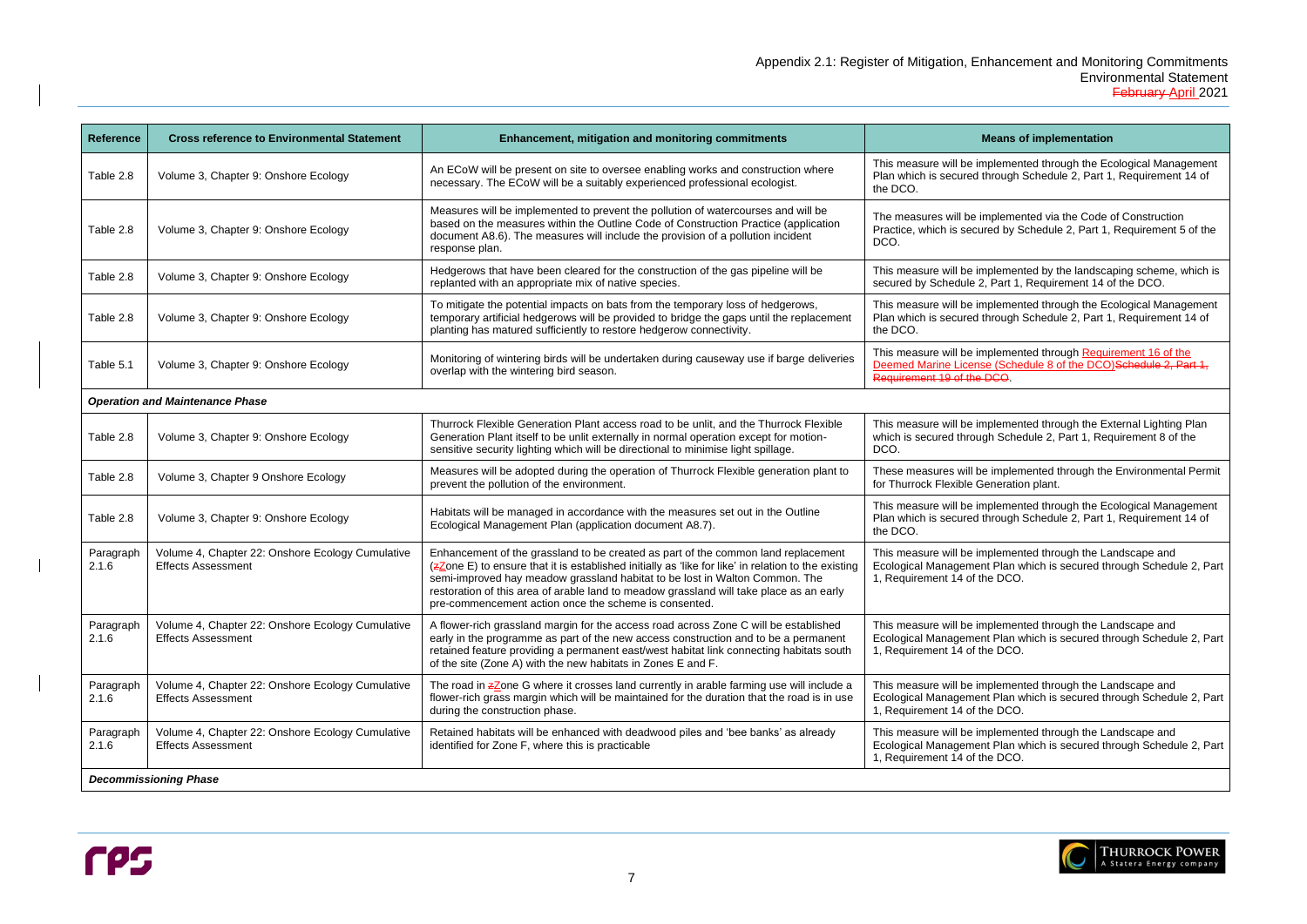#### **Reans of implementation**

| <b>Reference</b> | <b>Cross reference to Environmental Statement</b> | <b>Enhancement, mitigation and monitoring commitments</b>                                                                                                                 | М                                                                             |
|------------------|---------------------------------------------------|---------------------------------------------------------------------------------------------------------------------------------------------------------------------------|-------------------------------------------------------------------------------|
| Table 2.8        | Volume 3, Chapter 9: Onshore Ecology              | Measures to be adopted during decommissioning will be similar to those adopted during<br>construction and will incorporate best practice guidance available at that time. | Method statements for d<br>time with regard to preva<br>species and habitats. |

Method statements for decommissioning works to be produced at the time with regard to prevailing legislation and guidance for protected

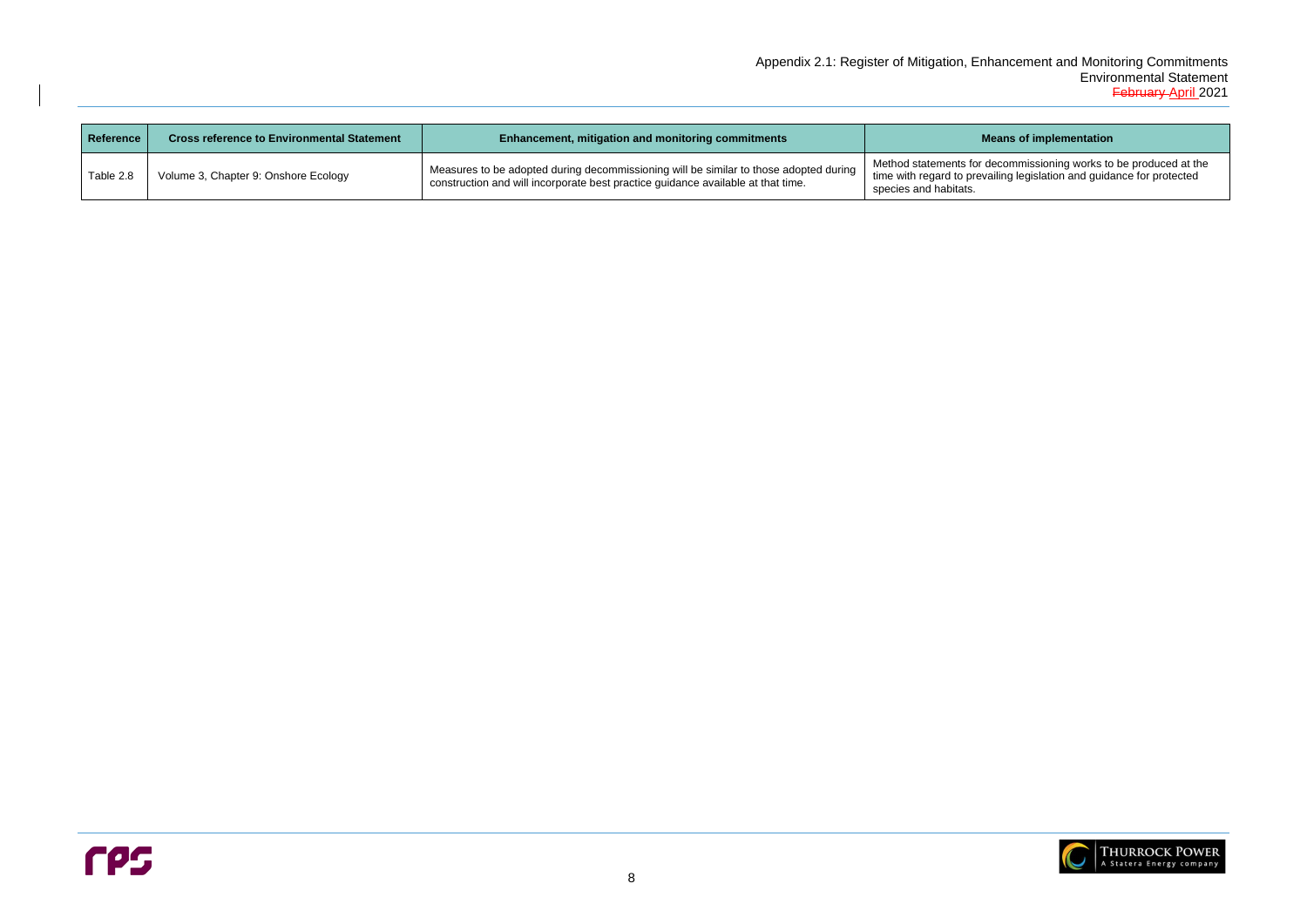#### **Reference to Enginentation**

**Imented via the Construction Traffic Management** ured by Schedule 2, Part 1, Requirement 6 of the

mented via the Construction Traffic Management ured by Schedule 2, Part 1, Requirement 6 of the

mented via the Construction Traffic Management ured by Schedule 2, Part 1, Requirement  $6$  of the

mented via the Construction Traffic Management ured by Schedule 2, Part 1, Requirement 6 of the

emented via the Construction Traffic Management ured by Schedule 2, Part 1, Requirement  $\tilde{6}$  of the

emented via the Construction Traffic Management ured by Schedule 2, Part 1, Requirement  $6$  of the

emented via the Construction Traffic Management ured by Schedule 2, Part 1, Requirement  $\tilde{6}$  of the

emented via the Construction Traffic Management ured by Schedule 2, Part 1, Requirement  $\tilde{6}$  of the

mented via the Construction Traffic Management ured by Schedule 2, Part 1, Requirement  $6$  of the



# <span id="page-11-0"></span>**10. Traffic and Transport**

<span id="page-11-1"></span>**Table 10.1: Traffic and Transport enhancement, mitigation and monitoring commitments**



| <b>Reference</b>          | <b>Cross reference to Environmental Statement</b>                                                                                                                           | <b>Enhancement, mitigation and monitoring commitments</b>                                                                                                                                                                                                                                                                                           |                                                                    |
|---------------------------|-----------------------------------------------------------------------------------------------------------------------------------------------------------------------------|-----------------------------------------------------------------------------------------------------------------------------------------------------------------------------------------------------------------------------------------------------------------------------------------------------------------------------------------------------|--------------------------------------------------------------------|
| <b>Construction Phase</b> |                                                                                                                                                                             |                                                                                                                                                                                                                                                                                                                                                     |                                                                    |
| Table 2.8                 | HGVs will be required to follow the appropriate routes identified to avoid adverse<br>Volume 3, Chapter 10: Traffic and Transport<br>effects on communities and road users. |                                                                                                                                                                                                                                                                                                                                                     | The measures will be imple<br>Plan Practice, which is secu<br>DCO. |
| Table 2.8                 | Volume 3, Chapter 10: Traffic and Transport                                                                                                                                 | Temporary reduction in speed limits will be imposed at constrained junctions to<br>provide safe access for construction HGVs and to other road users along the<br>highway network.                                                                                                                                                                  | The measure will be implen<br>Plan Practice, which is secu<br>DCO. |
| Table 2.8                 | Volume 3, Chapter 10: Traffic and Transport                                                                                                                                 | Abnormal indivisible loads (AILs) will not be permitted to use the highway network<br>to access the site. Instead the AILs will be required to follow the identified route<br>which ismay be delivered via the proposed causeway on the River Thames to<br>avoid the highway network.                                                               | The measures will be imple<br>Plan Practice, which is secu<br>DCO. |
|                           |                                                                                                                                                                             | AILs may be delivered via the highway network. The haulage contractor appointed<br>to transport the AILs will be required to comply with statutory regulations in terms<br>of consulting with Highways England, Thurrock Council and the police. Port of<br>Tilbury will be kept informed of this process.                                          | The measure will be implen<br>Plan Practice, which is secu<br>DCO. |
| n/a                       | <b>ES Addendum April 2021</b>                                                                                                                                               | Traffic management measures will be implemented to provide protection to the<br>workforce on both Fort Road and the Tilbury2 access road during construction of<br>the access from Fort Road. This may include temporary suspension or relocation<br>of bus stops on Fort Road during this works, to be agreed with Thurrock Council.               |                                                                    |
|                           |                                                                                                                                                                             | The Construction Site Manager will liaise with Port of Tilbury to agree the traffic<br>management measures to be provided on the Tilbury2 access road.                                                                                                                                                                                              |                                                                    |
| Table 2.8                 | Volume 3, Chapter 10: Traffic and Transport                                                                                                                                 | Where there is a risk of mud being deposited on the road, wheel wash facilities will<br>be provided at each construction site. These include dry wheel 'wash' facility<br>(rumble grids).                                                                                                                                                           | The measures will be imple<br>Plan Practice, which is secu<br>DCO. |
| Table 2.8                 | Volume 3, Chapter 10: Traffic and Transport                                                                                                                                 | Appropriate parking facilities will be provided for construction workers.                                                                                                                                                                                                                                                                           | The measures will be imple<br>Plan Practice, which is secu<br>DCO. |
| Table 2.8                 | Volume 3, Chapter 10: Traffic and Transport                                                                                                                                 | Traffic management measures will be provided at those points where cable<br>trenches cut across highways or where existing access rights are affected.                                                                                                                                                                                              | The measures will be imple<br>Plan Practice, which is secu<br>DCO. |
| Table 2.8                 | Volume 3, Chapter 10: Traffic and Transport                                                                                                                                 | Load sizes and vehicle usage will be monitored and, where possible, loads and<br>deliveries to construction sites will be consolidated using alternative vehicles. The<br>re-use of HGVs, such as backloading, will be encouraged where possible. Where<br>practicable, local suppliers will be used to minimise the distance travelled by<br>HGVs. | The measures will be imple<br>Plan Practice, which is secu<br>DCO. |
| Table 2.8                 | Volume 3, Chapter 10: Traffic and Transport                                                                                                                                 | Where possible the appointed contractor will seek to minimise overall vehicle<br>movement generation through measures to encourage and promote sustainable<br>travel and transport, for example by using a minibus to shuttle staff between key                                                                                                     | The measures will be imple<br>Plan Practice, which is secu<br>DCO. |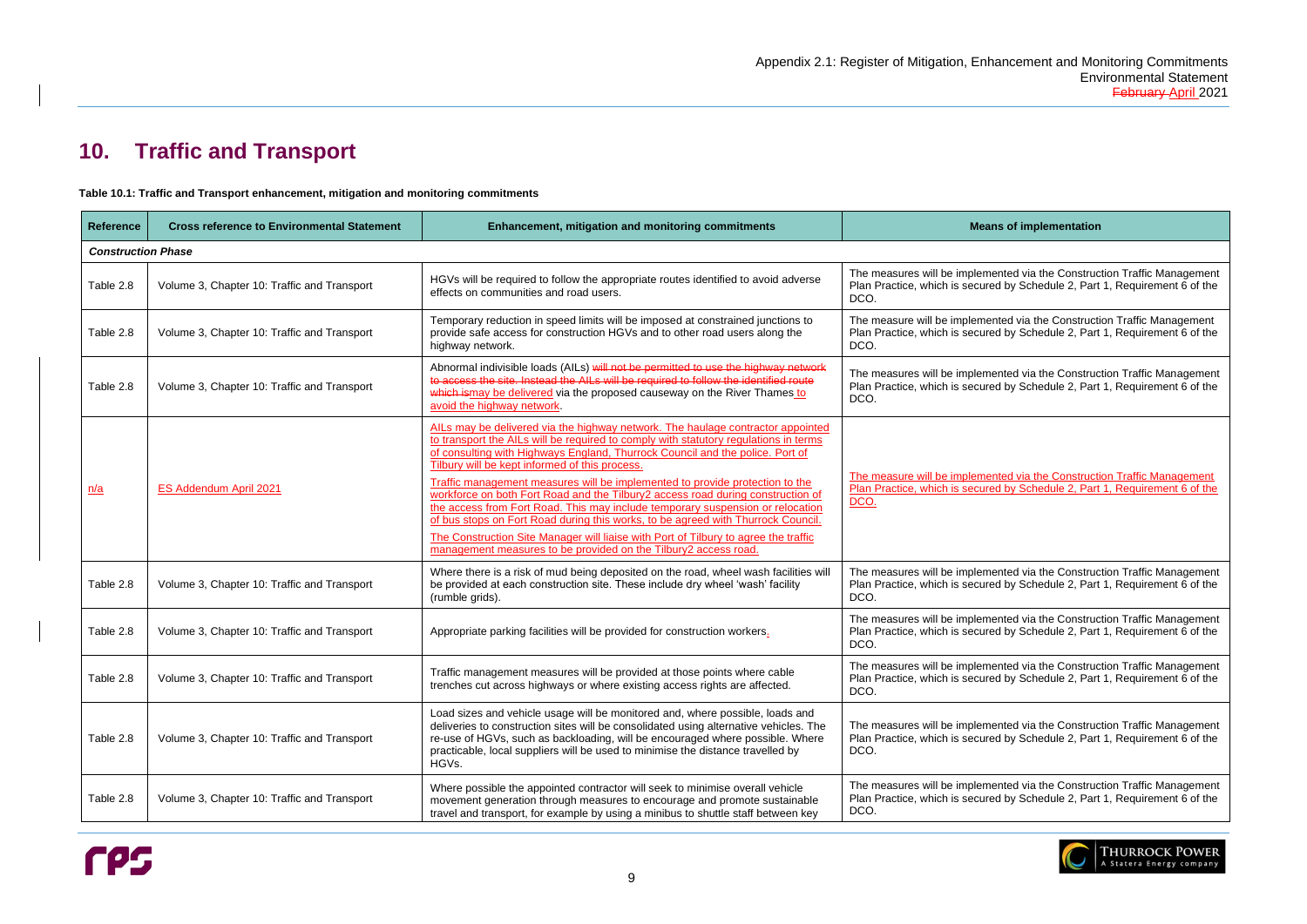#### **Reference in Engineer is an Sof implementation**

nented via the Construction Traffic Management red by Schedule 2, Part 1, Requirement 6 of the

nented via the Construction Traffic Management red by Schedule 2, Part 1, Requirement 6 of the

| <b>Reference</b> | <b>Cross reference to Environmental Statement</b> | Enhancement, mitigation and monitoring commitments                                                                                                                                                                                                                                                                                                                                                                                            | Mea                                                                  |  |
|------------------|---------------------------------------------------|-----------------------------------------------------------------------------------------------------------------------------------------------------------------------------------------------------------------------------------------------------------------------------------------------------------------------------------------------------------------------------------------------------------------------------------------------|----------------------------------------------------------------------|--|
|                  |                                                   | pick up locations and the compounds (main compound and secondary<br>compounds).                                                                                                                                                                                                                                                                                                                                                               |                                                                      |  |
| Table 2.8        | Volume 3, Chapter 10: Traffic and Transport       | Vehicle movements will be managed to minimise the risk of vehicles meeting each<br>other on narrow sections of road.                                                                                                                                                                                                                                                                                                                          | The measures will be implen<br>Plan Practice, which is secur<br>DCO. |  |
| Table 2.8        | Volume 3, Chapter 10: Traffic and Transport       | The design of HGV access points, including visibility standards and, where<br>necessary, temporary speed restrictions on the adjacent highway will be agreed<br>with the relevant Highway Authorities.                                                                                                                                                                                                                                        | The measures will be implen<br>Plan Practice, which is secur<br>DCO. |  |
| Table 2.8        | Volume 3, Chapter 10: Traffic and Transport       | An Outline Construction Traffic Management Plan (application document A8.8) will<br>be submitted as part of the application for development consent. The DCO will<br>The measures will be implen<br>require that no phase of any works may commence until the CTMP has been<br>Plan Practice, which is secur<br>submitted to and approved by the relevant planning authority, in consultation with<br>DCO.<br>the relevant highway authority. |                                                                      |  |
| Table 2.8        | Volume 3, Chapter 10: Traffic and Transport       | It is expected that a number of loads which will reach the site via HGV will arrive<br>via the Port of Tilbury. This will minimise the number of HGVs on the strategic<br>highway network.                                                                                                                                                                                                                                                    | The measures will be implen<br>Plan Practice, which is secur<br>DCO. |  |
| Table 2.8        | Volume 3, Chapter 10: Traffic and Transport       | An Outline Construction Workers Travel Plan (document reference A8.9) has been<br>submitted as part of the application for development consent. The DCO will require<br>that no phase of any works may commence until the CWTP has been submitted to<br>and approved by the relevant planning authority, in consultation with the relevant<br>highway authority.                                                                              | The measure will be implem<br>which is secured by Schedul            |  |
|                  | <b>Operation and Maintenance Phase</b>            |                                                                                                                                                                                                                                                                                                                                                                                                                                               |                                                                      |  |
| None proposed    |                                                   |                                                                                                                                                                                                                                                                                                                                                                                                                                               |                                                                      |  |
|                  | <b>Decommissioning Phase</b>                      |                                                                                                                                                                                                                                                                                                                                                                                                                                               |                                                                      |  |
| None proposed    |                                                   |                                                                                                                                                                                                                                                                                                                                                                                                                                               |                                                                      |  |

The measures will be implemented via the Construction Traffic Management Plan Practice, which is secured by Schedule 2, Part 1, Requirement 6 of the

> nented via the Construction Traffic Management red by Schedule 2, Part 1, Requirement  $6$  of the

ented via the Construction Workers Travel Plan, lle 2, Part 1, Requirement 7 of the DCO.

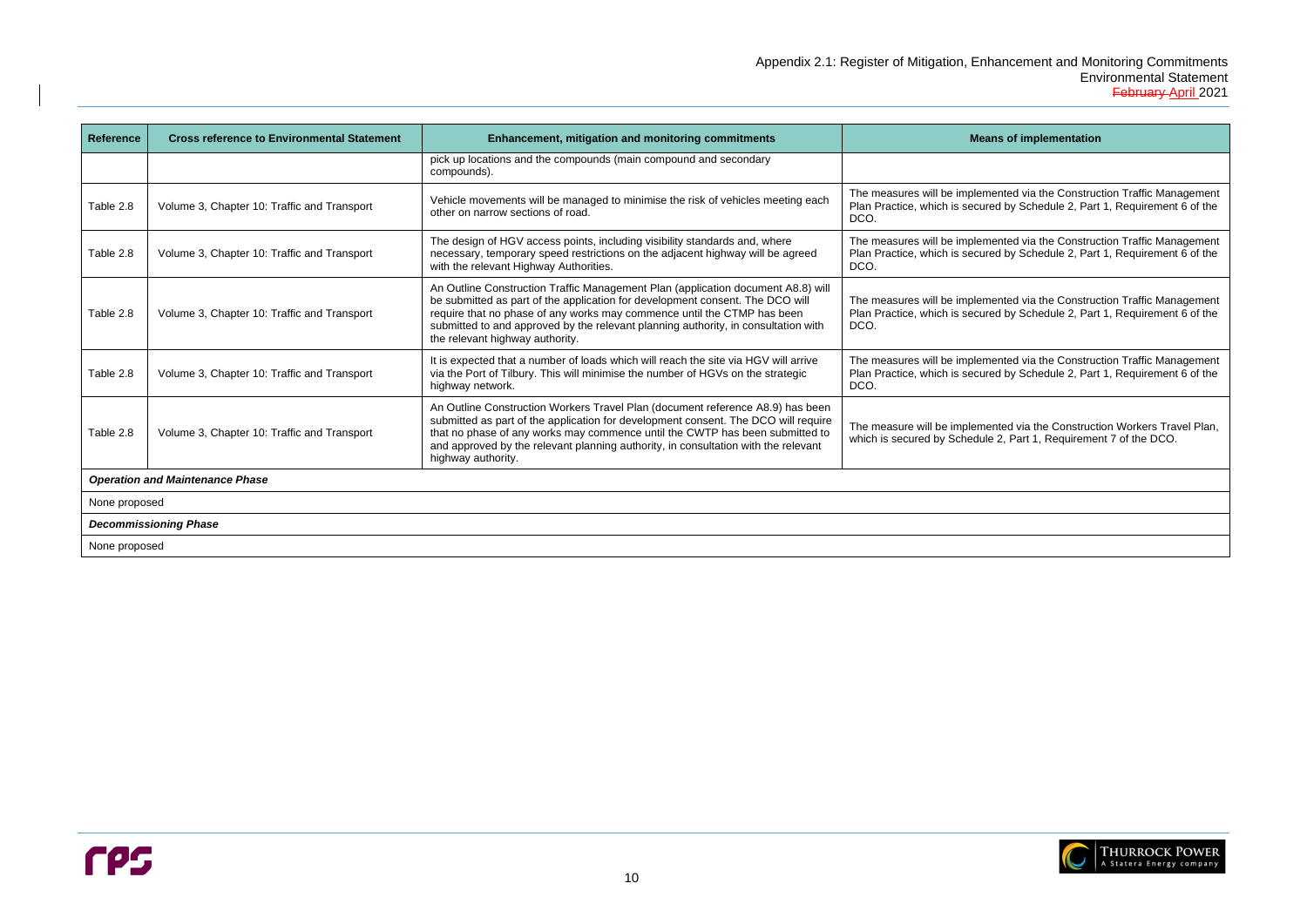# **Reference incontal Enginementation** Iemented via the Code of Construction Practice, lle 2, Part 1, Requirement 5 of the DCO. Iemented via the Code of Construction Practice, le 2, Part 1, Requirement 5 of the DCO. ured by Schedule 2, Part 1, Requirement 9 of the edule 2, Part 1, Requirement 16 of the DCO. be regulated by the Environmental Permit for the



# <span id="page-13-0"></span>**11. Noise and Vibration**

<span id="page-13-1"></span>**Table 11.1: Noise and Vibration enhancement, mitigation and monitoring commitments**



| <b>Reference</b>          | <b>Cross reference to Environmental Statement</b> | <b>Enhancement, mitigation and monitoring commitments</b>                                                                                                                                                                                                                                                                                                                                                                         | M <sub>0</sub>                                                         |
|---------------------------|---------------------------------------------------|-----------------------------------------------------------------------------------------------------------------------------------------------------------------------------------------------------------------------------------------------------------------------------------------------------------------------------------------------------------------------------------------------------------------------------------|------------------------------------------------------------------------|
| <b>Construction Phase</b> |                                                   |                                                                                                                                                                                                                                                                                                                                                                                                                                   |                                                                        |
|                           | Volume 3, Chapter 11. Noise and Vibration         | Best Practicable Means (BPM), for example the use of quieter alternative<br>methods, plant and/or equipment, where reasonably practicable; the use of site<br>hoardings, enclosures, acoustic barriers, portable screens and/or screening<br>nosier items of plant, where reasonably practicable; and maintaining and                                                                                                             | These measures will be impl<br>which is secured by Schedul             |
| <b>Table 2.11</b>         | <b>ES Addendum April 2021</b>                     | operating all vehicles, plant and equipment in an appropriate manner, to ensure<br>that extraneous sound from mechanical vibration, creaking and squeaking is<br>kept to a minimum. A rotary auger rig, as opposed to a hydraulic hammer rig.<br>would be used for any piling required for construction of the access road off Fort<br>Road.                                                                                      |                                                                        |
| <b>Table 2.11</b>         | Volume 3, Chapter 11. Noise and Vibration         | Where required, construction noise management measures for specific<br>construction activities will be agreed with Thurrock Council prior to the start of<br>construction and added to the CoCP (application document A8.6).                                                                                                                                                                                                      | These measures will be impl<br>which is secured by Schedul             |
| <b>Table 2.11</b>         | Volume 3, Chapter 11. Noise and Vibration         | Normal construction working hours will be Monday to Friday 08:00-18:00 and<br>Saturday 08:00-13:00 unless otherwise agreed with the relevant planning<br>authority. No Sunday, bank holiday or night working is proposed except where<br>certain activities cannot be interrupted and require 24-hour working. 24-hour<br>working will be limited to 10 calendar days in total per construction phase, for<br>up to three phases. | These measures will be secu<br>DCO.                                    |
| <b>Operational Phase</b>  |                                                   |                                                                                                                                                                                                                                                                                                                                                                                                                                   |                                                                        |
| Table 2.11                | Volume 3, Chapter 11. Noise and Vibration         | Noise measures will be incorporated into the detailed design of the Thurrock<br>Flexible Generation Plant, typical examples of which are set out in Volume 3,<br>Chapter 11: Noise and Vibration, and monitoring will be undertaken post-<br>commissioning to ensure compliance with the levels reported in this ES.                                                                                                              | This will be secured by Sche<br>Operational noise levels will<br>site. |
|                           | <b>Decommissioning Phase</b>                      |                                                                                                                                                                                                                                                                                                                                                                                                                                   |                                                                        |
|                           | None proposed                                     |                                                                                                                                                                                                                                                                                                                                                                                                                                   |                                                                        |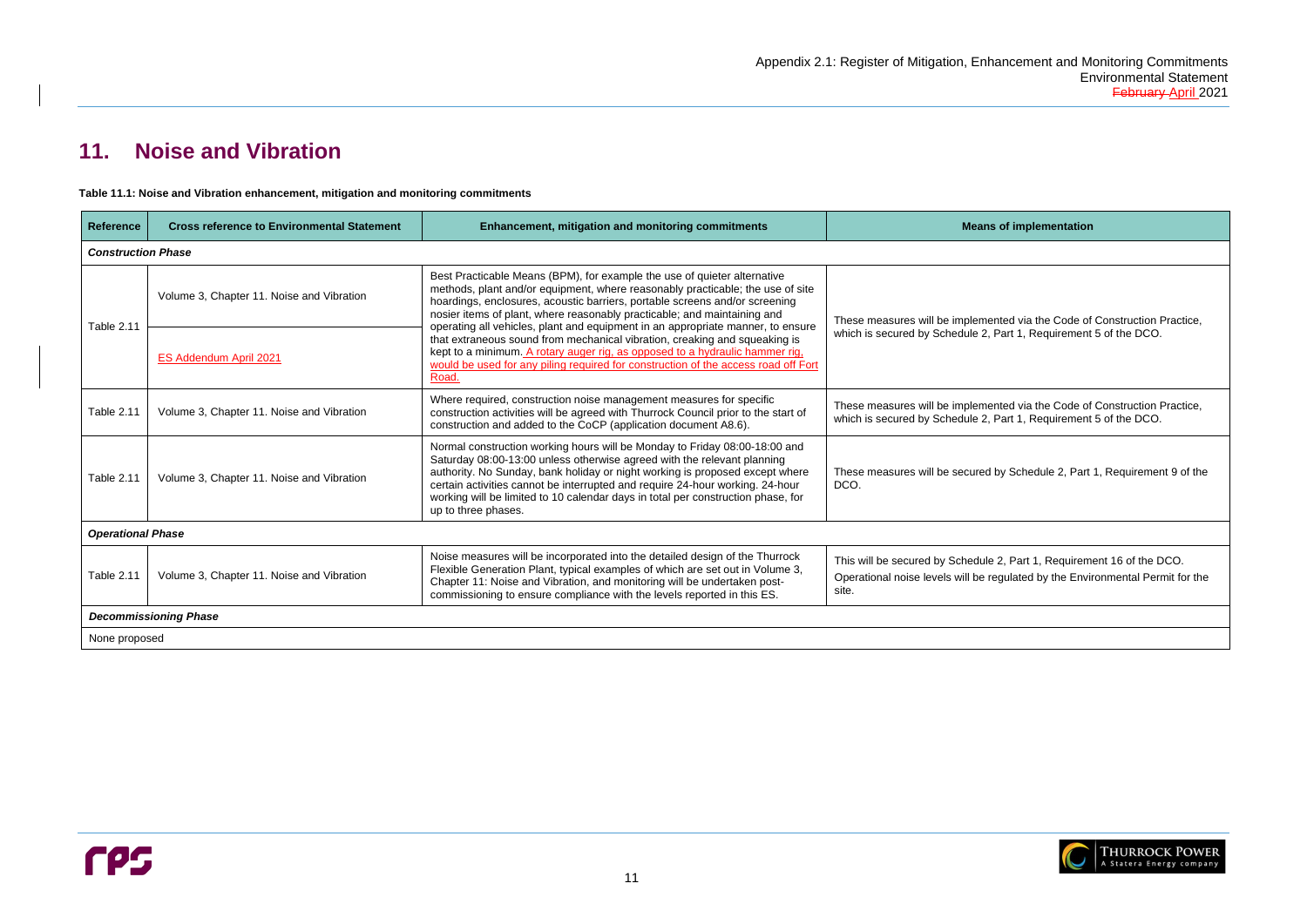**Referentation** 

ted via the Code of Construction Practice, which Is the arc secured by Schedule 2, Part 1, 2016

 $\mathbf s$  identified as part of the application process for

ia the Environmental Permit.



# <span id="page-14-0"></span>**12. Air Quality**

<span id="page-14-1"></span>

| Table 12.1: Air Quality enhancement, mitigation and monitoring commitments |  |  |  |
|----------------------------------------------------------------------------|--|--|--|
|----------------------------------------------------------------------------|--|--|--|

| <b>Reference</b>          | <b>Cross reference to Environmental Statement</b> | <b>Enhancement, mitigation and monitoring commitments</b>                                                                                                                                             | <b>Mean</b>                                                        |
|---------------------------|---------------------------------------------------|-------------------------------------------------------------------------------------------------------------------------------------------------------------------------------------------------------|--------------------------------------------------------------------|
| <b>Construction Phase</b> |                                                   |                                                                                                                                                                                                       |                                                                    |
| Table 2.20                | Volume 3, Chapter 12: Air Quality                 | Potential construction dust impacts will be managed by a Dust Management<br>and Monitoring Plan. The plan will include appropriate measures from the<br>Institute of Air Quality Management guidance. | The measures will be implement<br>is secured by Schedule 2, Part 1 |
|                           | <b>Operation and Maintenance Phase</b>            |                                                                                                                                                                                                       |                                                                    |
| Table 2.20                | Volume 3, Chapter 12: Air Quality                 | The heights of the built stacks will be an optimum stack height for the final<br>engines type and configuration to allow the appropriate dispersion of air<br>emissions.                              | The optimum stack height will be<br>the Environmental Permit.      |
| Table 2.20                | Volume 3, Chapter 12: Air Quality                 | Selective Catalytic Reduction will be used to reduce NO <sub>x</sub> emissions.<br>Monitoring of emissions would be undertaken as required by the<br><b>Environmental Permit.</b>                     | Air emissions will be managed vi                                   |
|                           | <b>Decommissioning Phase</b>                      |                                                                                                                                                                                                       |                                                                    |
| None proposed             |                                                   |                                                                                                                                                                                                       |                                                                    |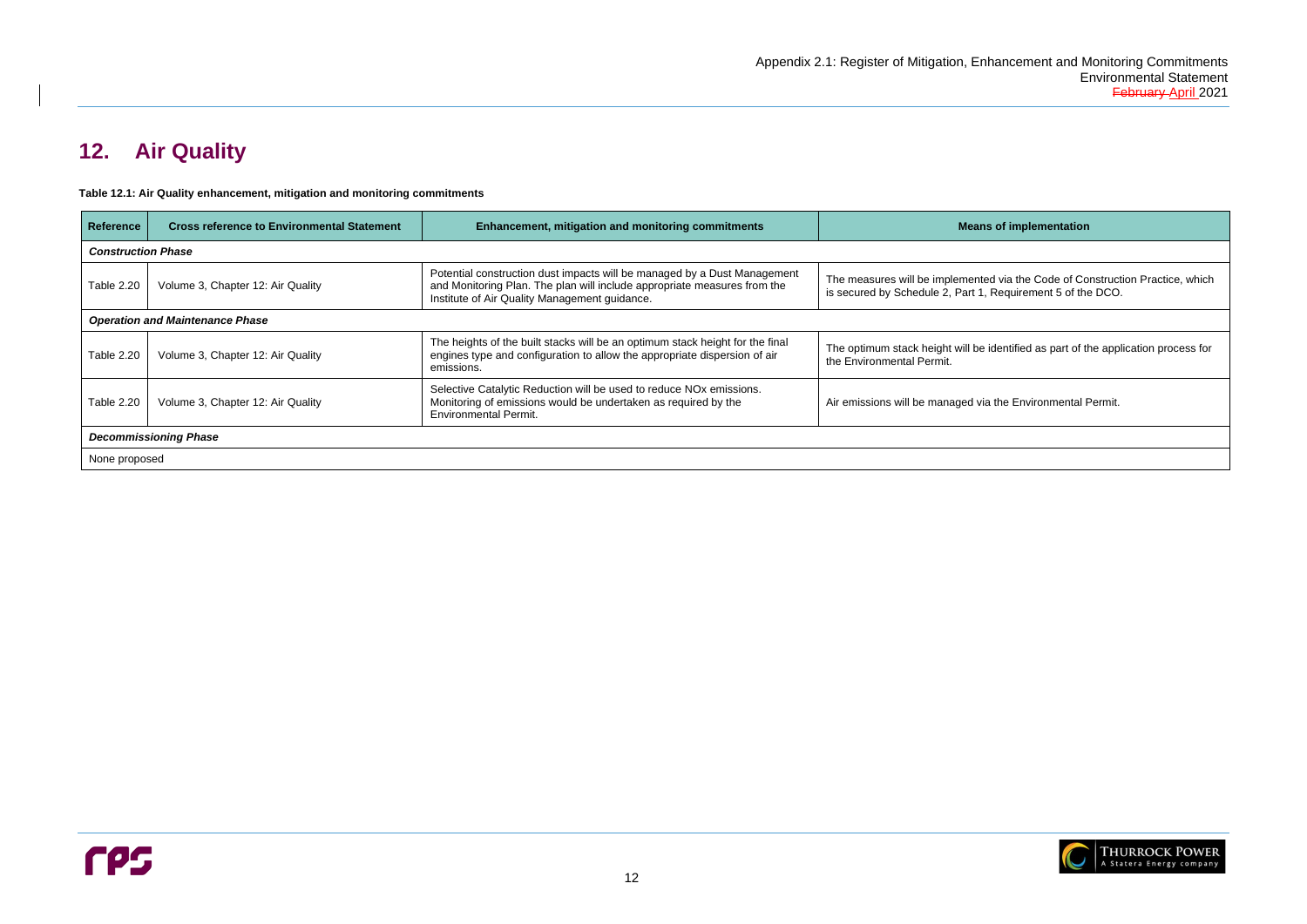**Reference in Engineer is also conset of implementation** 

# <span id="page-15-0"></span>**13. Human Health**

<span id="page-15-1"></span>

The measures will be implemented via the Code of Construction Practice, which is secured by Schedule 2, Part 1, Requirement 5 of the DCO.



| <b>Reference</b> | <b>Cross reference to Environmental Statement</b> | <b>Enhancement, mitigation and monitoring commitments</b>                                                                                                | Me                                                       |
|------------------|---------------------------------------------------|----------------------------------------------------------------------------------------------------------------------------------------------------------|----------------------------------------------------------|
| Table 2.7        | Volume 3, Chapter 13: Human Health                | A local community liaison officer will be appointed during the construction phase to<br>act as a mode of communication between the public and developer. | The measures will be imple<br>which is secured by Schedt |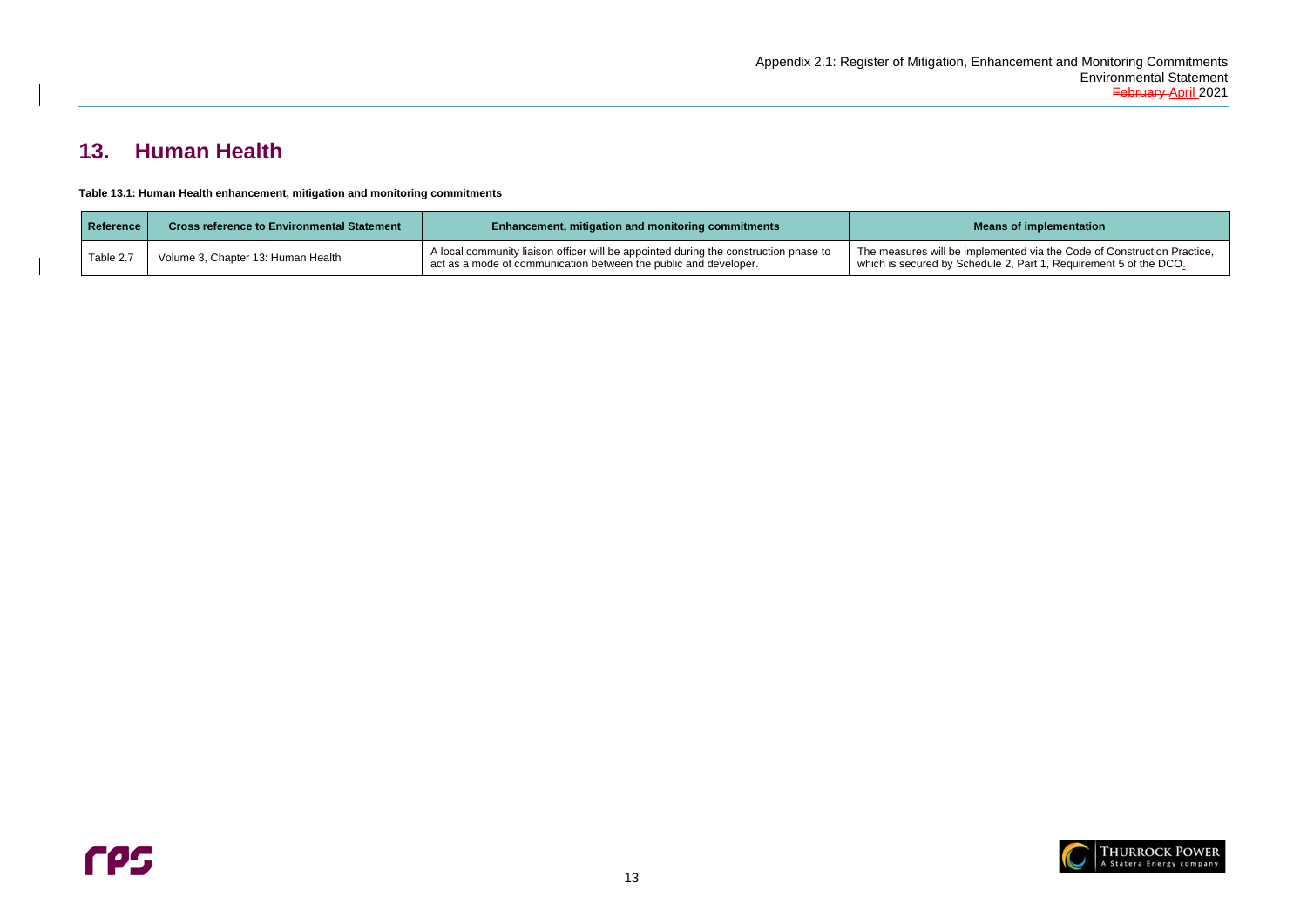I via the Code of Construction Practice, which is quirement 5 of the DCO.

I via the Code of Construction Practice, which Requirement 5 of the DCO<sub>-</sub>

Schedule 2, Part 1, Requirement 4 of the DCO.



# <span id="page-16-0"></span>**14. Climate Change**

<span id="page-16-1"></span>**Table 14.1: Climate Change enhancement, mitigation and monitoring commitments**

| <b>Reference</b>          | <b>Cross reference to Environmental Statement</b> | <b>Enhancement, mitigation and monitoring commitments</b>                                                                                                                                                                                          | <b>Means of implementation</b>                                                                                 |
|---------------------------|---------------------------------------------------|----------------------------------------------------------------------------------------------------------------------------------------------------------------------------------------------------------------------------------------------------|----------------------------------------------------------------------------------------------------------------|
| <b>Construction Phase</b> |                                                   |                                                                                                                                                                                                                                                    |                                                                                                                |
| Table 2.4                 | Volume 3, Chapter 14: Climate Change              | Where practicable, efficient and well-maintained construction plant using<br>mains electricity will be selected rather than less efficient portable<br>generators to reduce direct and indirect GHG emissions from fuel and<br>energy consumption. | The measures will be implemented via the Code of Cor<br>secured by Schedule 2, Part 1, Requirement 5 of the D  |
| Table 2.4                 | Volume 3, Chapter 14: Climate Change              | Goals would be set during detailed design to reduce the embodied carbon in<br>construction materials.                                                                                                                                              | The measures will be implemented via the Code of Cor<br>is secured by Schedule 2, Part 1, Requirement 5 of the |
| Table 2.4                 | Volume 3, Chapter 14: Climate Change              | Where practicable, the detailed design of Thurrock Flexible Generation Plant<br>will seek a lean design and minimise embodied carbon.                                                                                                              | The measures will be secured by Schedule 2, Part 1, R                                                          |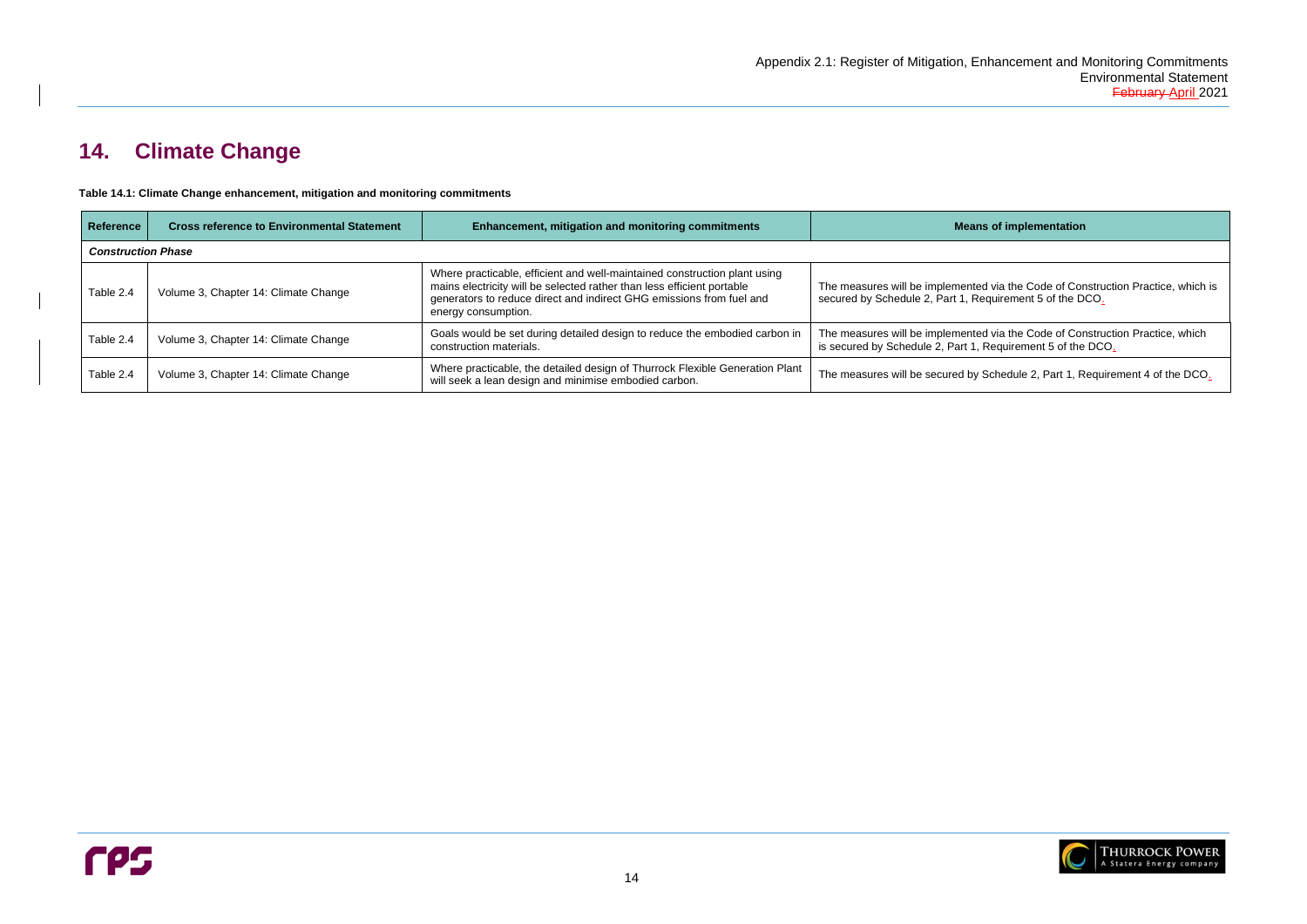the Code of Construction Practice, which is ement 5 of the DCO.

the Code of Construction Practice, which is ement 5 of the DCO.



# <span id="page-17-0"></span>**15. Hydrology and Flood Risk**

<span id="page-17-1"></span>

| Table 15.1: Hydrology and Flood Risk enhancement, mitigation and monitoring commitments |  |
|-----------------------------------------------------------------------------------------|--|
|-----------------------------------------------------------------------------------------|--|

| <b>Reference</b>          | <b>Cross reference to Environmental Statement</b> | <b>Enhancement, mitigation and monitoring commitments</b>                                                                                                                                                                                                                                                                                                                                                                                                                                                                                                                                                                                                                                                                                                                                                                                                                                                                                                                                                                                                                                                                                                                                                                                                                                                                                                                                                                                                                                                                                                                                                                                                                                                                                                                                                                                                                                                                                      | <b>Means of implementation</b>                                                                                    |
|---------------------------|---------------------------------------------------|------------------------------------------------------------------------------------------------------------------------------------------------------------------------------------------------------------------------------------------------------------------------------------------------------------------------------------------------------------------------------------------------------------------------------------------------------------------------------------------------------------------------------------------------------------------------------------------------------------------------------------------------------------------------------------------------------------------------------------------------------------------------------------------------------------------------------------------------------------------------------------------------------------------------------------------------------------------------------------------------------------------------------------------------------------------------------------------------------------------------------------------------------------------------------------------------------------------------------------------------------------------------------------------------------------------------------------------------------------------------------------------------------------------------------------------------------------------------------------------------------------------------------------------------------------------------------------------------------------------------------------------------------------------------------------------------------------------------------------------------------------------------------------------------------------------------------------------------------------------------------------------------------------------------------------------------|-------------------------------------------------------------------------------------------------------------------|
| <b>Construction Phase</b> |                                                   |                                                                                                                                                                                                                                                                                                                                                                                                                                                                                                                                                                                                                                                                                                                                                                                                                                                                                                                                                                                                                                                                                                                                                                                                                                                                                                                                                                                                                                                                                                                                                                                                                                                                                                                                                                                                                                                                                                                                                |                                                                                                                   |
| Table 2.6                 | Volume 3, Chapter 15: Hydrology and Flood Risk    | Construction work will be undertaken in accordance with best practice<br>guidance as set out in the Outline Code of Construction Practice<br>(application document A8.6).                                                                                                                                                                                                                                                                                                                                                                                                                                                                                                                                                                                                                                                                                                                                                                                                                                                                                                                                                                                                                                                                                                                                                                                                                                                                                                                                                                                                                                                                                                                                                                                                                                                                                                                                                                      | The measures will be implemented via the Code of Const<br>secured by Schedule 2, Part 1, Requirement 5 of the DCO |
| Table 2.6                 | Volume 3, Chapter 15: Hydrology and Flood Risk    | Refuelling of machinery will be undertaken within designated areas<br>away from existing watercourses and where spillages can be easily<br>contained. Machinery would be routinely checked to ensure it is in good<br>working condition.<br>Any tanks and associated pipe work containing oils and fuels will be<br>double skinned and be provided with intermediate leak detection<br>equipment. The following pollution prevention measures will be<br>implemented throughout the construction process:<br>Refuelling of machinery would be undertaken within designated<br>areas where spillages can be easily contained. Machinery would<br>be routinely checked to ensure it is in good working condition.<br>Any tanks and associated pipe work containing substances<br>included in List 1 of the Groundwater Directive would be double<br>skinned and be provided with intermediate leak detection<br>equipment.<br>The following specific mitigation measures for the protection of surface<br>water during construction activates would be implemented:<br>Management of construction works to comply with the necessary<br>standards and consent conditions as identified by the EA and<br>LLFA (Essex CC);<br>A briefing for all staff highlighting the importance of water quality,<br>the location of watercourses and pollution prevention included<br>within the site induction;<br>Areas with prevalent run-off to be identified and drainage actively<br>$\bullet$<br>managed, e.g. through bunding and / or temporary drainage;<br>Areas at risk of spillage, such as vehicle maintenance areas and<br>hazardous substance stores (including fuel, oils and chemicals)<br>to be bunded and carefully sited to minimise the risk of<br>hazardous substances entering the drainage system or the local<br>watercourses. Additionally, the bunded areas will have<br>impermeable bases to limit the potential for migration of | The measures will be implemented via the Code of Const<br>secured by Schedule 2, Part 1, Requirement 5 of the DCO |
|                           |                                                   | contaminants into groundwater following any leakage / spillage.<br>Bunds used to store fuel, oil etc. to have a 110% capacity of the<br>volume of fuel, oil etc. to be stored;<br>Disturbance to areas close to watercourses reduced to the<br>minimum necessary for the work;                                                                                                                                                                                                                                                                                                                                                                                                                                                                                                                                                                                                                                                                                                                                                                                                                                                                                                                                                                                                                                                                                                                                                                                                                                                                                                                                                                                                                                                                                                                                                                                                                                                                 |                                                                                                                   |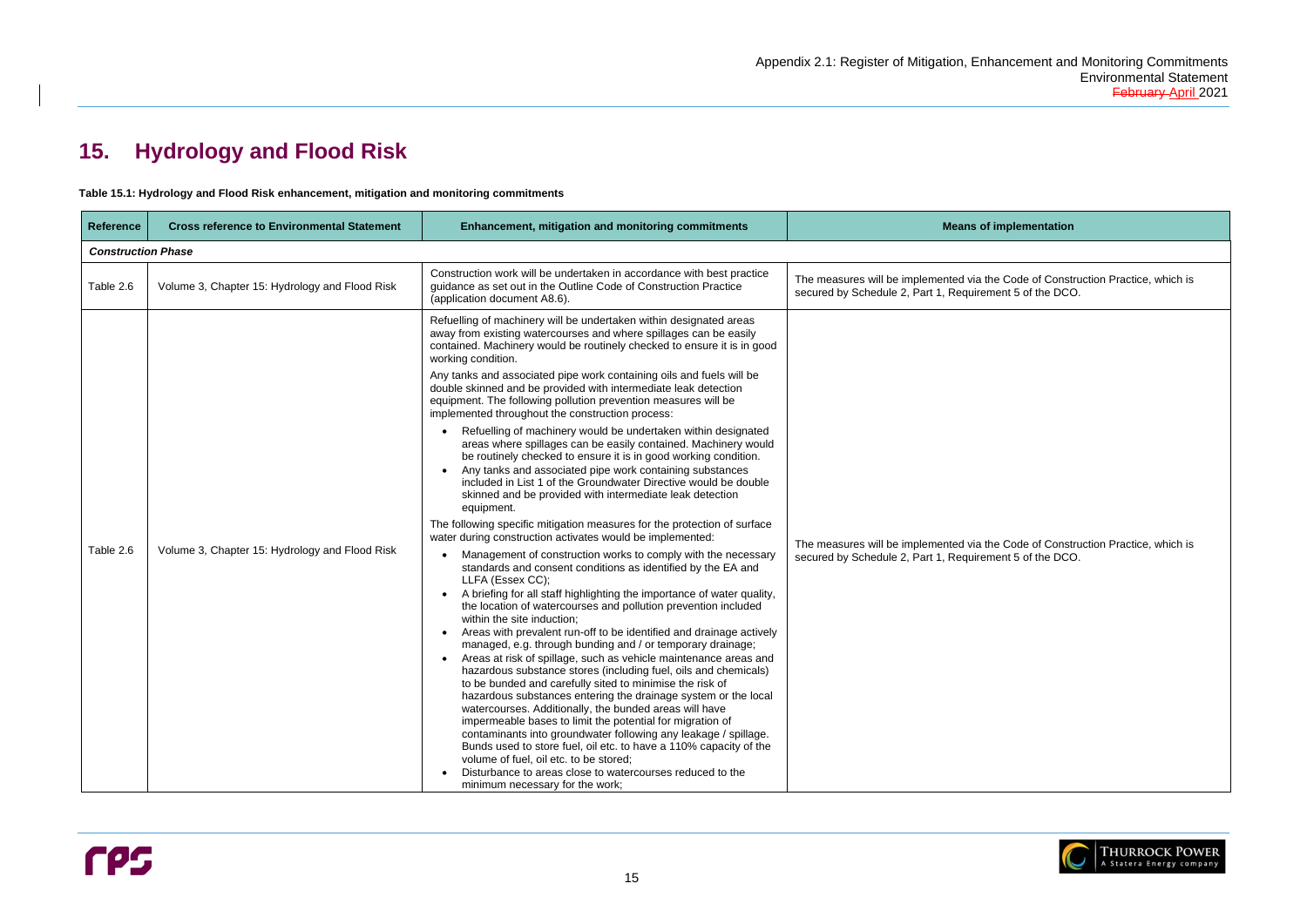| <b>Reference</b> | <b>Cross reference to Environmental Statement</b> | <b>Enhancement, mitigation and monitoring commitments</b>                                                                                                                                                                                                                                                                                                                                                                                                                                                                                                                                                                                                                                                                                                                                                                                                                                                                          | <b>Means of implementation</b>                                                                                                          |
|------------------|---------------------------------------------------|------------------------------------------------------------------------------------------------------------------------------------------------------------------------------------------------------------------------------------------------------------------------------------------------------------------------------------------------------------------------------------------------------------------------------------------------------------------------------------------------------------------------------------------------------------------------------------------------------------------------------------------------------------------------------------------------------------------------------------------------------------------------------------------------------------------------------------------------------------------------------------------------------------------------------------|-----------------------------------------------------------------------------------------------------------------------------------------|
|                  |                                                   | Excavated material to be placed in such a way as to avoid any<br>disturbance of areas near to the banks of watercourses and any<br>spillage into the watercourses;<br>Construction materials to be managed in such a way as to<br>effectively minimise the risk posed to the aquatic environment;<br>Plant machinery and vehicles to be maintained in a good<br>condition to reduce the risk of fuel leaks; and<br>Drainage works to be constructed to relevant statutory guidance<br>and approved via the LLA prior to the commencement of<br>construction.<br>Micro-routing or appropriate construction techniques will be employed                                                                                                                                                                                                                                                                                              |                                                                                                                                         |
| Table 2.6        | Volume 3, Chapter 15: Hydrology and Flood Risk    | where required.<br>Measures to manage surface runoff would include the use of settling<br>tanks or ponds to remove sediment, installation of a hydraulic brake and<br>the installation of pre-installed culvert (flume) pipes in the watercourse<br>under the construction accesses and haul road. The pipe would be of<br>suitable size to accommodate the water volumes and flows, or<br>temporary bridging may be installed. The accesses and haul roads will<br>be removed at the end of the construction programme and measures<br>will be implemented to ensure that watercourses, including their banks,<br>are reinstated to their previous condition where possible.                                                                                                                                                                                                                                                      | The measure will be implemented via the Code of Construction Practice, whic<br>secured by Schedule 2, Part 1, Requirement 5 of the DCO. |
| Table 2.6        | Volume 3, Chapter 15: Hydrology and Flood Risk    | The existing tidal defence will maintain the current standard of<br>protection with crest levels for embankments and tidal doors set to<br>equal the existing defence levels during the period of construction.                                                                                                                                                                                                                                                                                                                                                                                                                                                                                                                                                                                                                                                                                                                    | The measure will be implemented via the Code of Construction Practice, whic<br>secured by Schedule 2, Part 1, Requirement 5 of the DCO. |
| <u>n/a</u>       | ES Addendum April 2021                            | Design of the AIL access road will ensure that the integrity and capacity<br>of the Tilbury2 balancing pond and drainage culvert under Fort Road<br>are is maintained and drainage or flood risk is not affected.                                                                                                                                                                                                                                                                                                                                                                                                                                                                                                                                                                                                                                                                                                                  | The measure is secured by Schedule 2, Part 1, Requirement 4(4) of the DCO.                                                              |
| Table 2.6        | Volume 3, Chapter 15: Hydrology and Flood Risk    | Measures will be implemented to ensure that the risk of flooding is not<br>increased during construction. Temporary construction compound(s) will<br>be constructed using permeable material underlain by a permeable<br>geotextile membrane, surface water runoff will be intercepted via a<br>temporary drainage system. The system will manage surface runoff<br>from the construction compound in terms of both flow rate and water<br>quality in accordance with local policies.<br>In terms of the gas pipeline and underground cable crossings, all major<br>watercourses will be crossed using trenchless techniques. Access roads<br>and temporary crossings required for vehicular access during<br>construction will provide culverts to maintain existing ditch flows and a<br>temporary span bridge for West Tilbury Main. A method statement for<br>the proposed crossing methodologies will be developed during the | The measure will be implemented via the Code of Construction Practice, whic<br>secured by Schedule 2, Part 1, Requirement 5 of the DCO. |
|                  |                                                   | detailed design stage.                                                                                                                                                                                                                                                                                                                                                                                                                                                                                                                                                                                                                                                                                                                                                                                                                                                                                                             |                                                                                                                                         |
|                  | <b>Operation and Maintenance Phase</b>            |                                                                                                                                                                                                                                                                                                                                                                                                                                                                                                                                                                                                                                                                                                                                                                                                                                                                                                                                    |                                                                                                                                         |
| Table 2.6        | Volume 3, Chapter 15: Hydrology and Flood Risk    | Following the completion of construction, the tidal defences will be<br>maintained to a crest level matching the existing defences but allowing<br>for a future crest level increase to provide the required future standard<br>of protection. The detailed design will be agreed with the EA and MMO<br>(as appropriate).                                                                                                                                                                                                                                                                                                                                                                                                                                                                                                                                                                                                         | The measure will be secured by Schedule 2, Part 1, Requirement 4(3) of the I                                                            |



| <b>Means of implementation</b>                                                                                                              |
|---------------------------------------------------------------------------------------------------------------------------------------------|
|                                                                                                                                             |
|                                                                                                                                             |
|                                                                                                                                             |
|                                                                                                                                             |
|                                                                                                                                             |
| The measure will be implemented via the Code of Construction Practice, which is<br>secured by Schedule 2, Part 1, Requirement 5 of the DCO. |
|                                                                                                                                             |
| The measure will be implemented via the Code of Construction Practice, which is<br>secured by Schedule 2, Part 1, Requirement 5 of the DCO. |
| The measure is secured by Schedule 2, Part 1, Requirement 4(4) of the DCO.                                                                  |
|                                                                                                                                             |
|                                                                                                                                             |
| The measure will be implemented via the Code of Construction Practice, which is<br>secured by Schedule 2, Part 1, Requirement 5 of the DCO. |
|                                                                                                                                             |
|                                                                                                                                             |
| The measure will be secured by Schedule 2, Part 1, Requirement 4(3) of the DCO.                                                             |

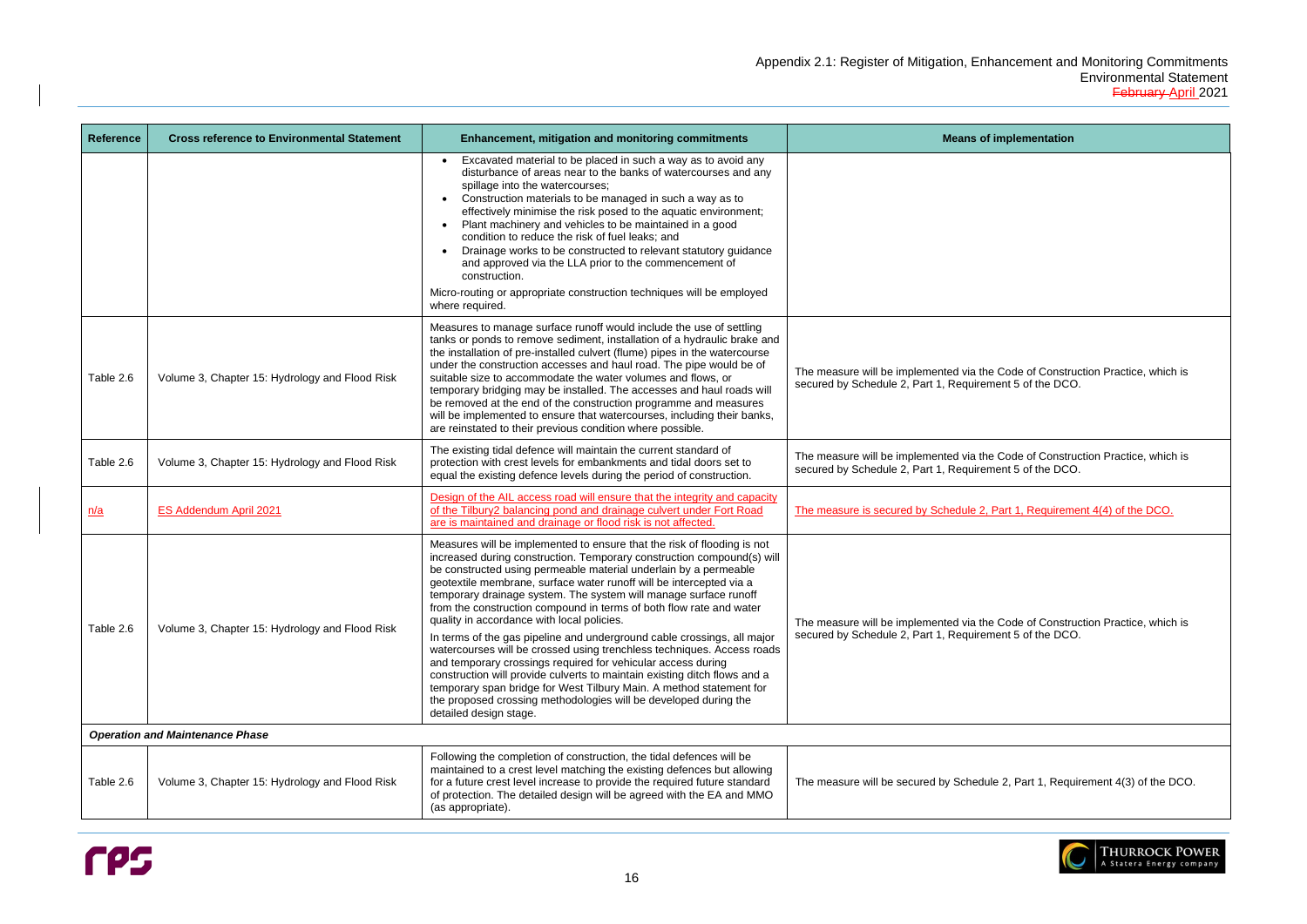# $H$ ule 2, Part 1, Requirement  $4(2)(b)$  of the DCO the surface water drainage scheme, which is ement 10 of the DCO. hrough the Environmental Permit for Thurrock oning will be implemented through the kible Generation plant, specifically through the



| <b>Reference</b> | <b>Cross reference to Environmental Statement</b> | <b>Enhancement, mitigation and monitoring commitments</b>                                                                                                                                                                                                                                                                                                                                                                                                                                                                                                                                                                                                            | <b>Means of implementation</b>                                                                                                                                                                                                         |
|------------------|---------------------------------------------------|----------------------------------------------------------------------------------------------------------------------------------------------------------------------------------------------------------------------------------------------------------------------------------------------------------------------------------------------------------------------------------------------------------------------------------------------------------------------------------------------------------------------------------------------------------------------------------------------------------------------------------------------------------------------|----------------------------------------------------------------------------------------------------------------------------------------------------------------------------------------------------------------------------------------|
| Table 2.6        | Volume 3, Chapter 15: Hydrology and Flood Risk    | The design of Thurrock Flexible Generation plant will incorporate flood<br>resilience and/or resistance measures to ensure critical assets are<br>afforded an appropriate level of flood protection to approximately 2.84 m<br>AOD. The appropriate measures and their design will be confirmed at<br>the detailed design stage but may include raising the critical assets<br>above the anticipated flood levels and/or bespoke building protection<br>(e.g. elevating bunds around transformers, sealing cable ducts with<br>bentonite, reinforcing and sealing doors, or providing bunding around<br>buildings).                                                  | The measure will be secured by Schedule 2, Part 1, Requirement 4(2)(b) of                                                                                                                                                              |
| Table 2.6        | Volume 3, Chapter 15: Hydrology and Flood Risk    | A surface water management plan will be prepared ensure the existing<br>run-off rates to the surrounding water environment are maintained at<br>predevelopment rates.<br>The detailed design of the surface water management plan would be<br>based on a series of infiltration / soakaway tests carried out on<br>proposed development gas and battery facility and the worst-case<br>attenuation volumes outlined in the FRA. The tests would be<br>undertaken prior to construction and in accordance with the BRE Digest<br>365 Guidelines. The strategy would ensure that the mean annual run-off<br>rate is maintained at the current greenfield run-off rate. | The measures will be implemented via the surface water drainage scheme,<br>secured by Schedule 2, Part 1, Requirement 10 of the DCO.                                                                                                   |
| Table 2.6        | Volume 3, Chapter 15: Hydrology and Flood Risk    | Operational practices within Thurrock Flexible Generation Plant will<br>incorporate measures to prevent pollution to include emergency spill<br>response procedures, based on guidance in e.g.:<br>Defra and EA (2018) guidance for discharges to surface water and<br>groundwater: environmental permits; and<br>EA et. al (2018) Best practice guidance Pollution Prevention<br>Guidelines: Dealing with Spills: PPG22 (withdrawn, use as<br>guidelines).                                                                                                                                                                                                          | These measures will be implemented through the Environmental Permit for<br><b>Flexible Generation Plant.</b>                                                                                                                           |
|                  | <b>Decommissioning Phase</b>                      |                                                                                                                                                                                                                                                                                                                                                                                                                                                                                                                                                                                                                                                                      |                                                                                                                                                                                                                                        |
| Section<br>4.3   | Volume 3, Chapter 15: Hydrology and Flood Risk    | Incorporation of management measures, including emergency spill<br>response procedures including clean up and remediation of<br>contaminated soils, appropriate water proofing of exposed cable ducts<br>and the continued maintenance of on-site drainage during the<br>decommissioning work.                                                                                                                                                                                                                                                                                                                                                                       | The environmental during decommissioning will be implemented through the<br>Environmental Permit for Thurrock Flexible Generation plant, specifically thr<br>permit surrender process for which a Site Closure Plan would be produced. |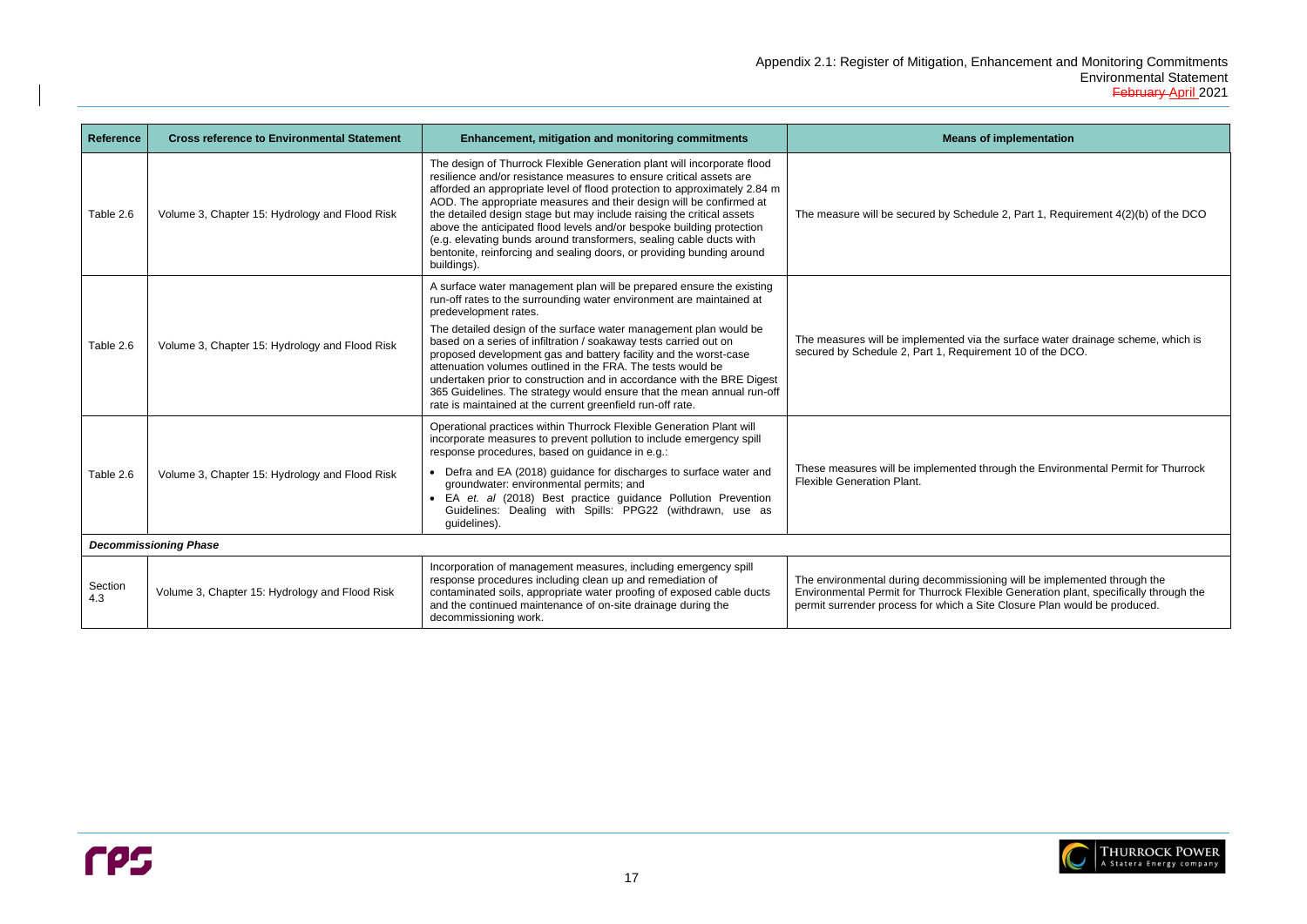# Code of Construction Practice, which is secured of the DCO. Code of Construction Practice, which is secured of the DCO. the contaminated land and groundwater scheme, Requirement 12 of the DCO. Code of Construction Practice, which is secured of the DCO.

Code of Construction Practice, which is secured of the DCO.



# <span id="page-20-0"></span>**16. Geology, Hydrogeology and Ground Conditions**

<span id="page-20-1"></span>**Table 16.1: Geology and Ground Conditions enhancement, mitigation and monitoring commitments**



| <b>Reference</b>          | <b>Cross reference to Environmental Statement</b>                    | <b>Enhancement, mitigation and monitoring commitments</b>                                                                                                                                                                                                                                                                                                                                                                                                                                                                                                                                                                                                                                                                                                                                                                                                                                                                                                                              | <b>Means of implementation</b>                                                                                  |  |  |
|---------------------------|----------------------------------------------------------------------|----------------------------------------------------------------------------------------------------------------------------------------------------------------------------------------------------------------------------------------------------------------------------------------------------------------------------------------------------------------------------------------------------------------------------------------------------------------------------------------------------------------------------------------------------------------------------------------------------------------------------------------------------------------------------------------------------------------------------------------------------------------------------------------------------------------------------------------------------------------------------------------------------------------------------------------------------------------------------------------|-----------------------------------------------------------------------------------------------------------------|--|--|
| <b>Construction Phase</b> |                                                                      |                                                                                                                                                                                                                                                                                                                                                                                                                                                                                                                                                                                                                                                                                                                                                                                                                                                                                                                                                                                        |                                                                                                                 |  |  |
| Table 2.6                 | Volume 3, Chapter 16: Geology, Hydrogeology<br>and Ground Conditions | Good environmental practices will be implemented during the construction<br>phase based on current legal responsibilities and guidance on good<br>environmental management in: CIRIA C532 Control of Water Pollution from<br>Construction Sites - Guidance for Consultants and Contractors (2001); and<br>CIRIA C648 Control of Water Pollution from Linear Construction Projects<br>(2006)                                                                                                                                                                                                                                                                                                                                                                                                                                                                                                                                                                                            | The measures will be implemented via Code of Construct<br>by Schedule 2, Part 1, Requirement 5 of the DCO.      |  |  |
| Table 2.6                 | Volume 3, Chapter 16: Geology, Hydrogeology<br>and Ground Conditions | Further site investigation will be undertaken post consent and prior to the<br>commencement of the construction phase. The scope of the investigation will<br>be based on the findings of Appendix 16.1: Phase 1 Preliminary Risk<br>Assessment and will include ground gas monitoring and groundwater<br>sampling/-monitoring as appropriate.<br>Based on the findings of the site investigation, a remediation strategy will be<br>prepared to address any areas of ground or groundwater contamination<br>assessed as requiring remediation. Where necessary, a piling risk<br>assessment/dewatering risk assessment will be undertaken as part of the<br>remediation strategy. The assessment will be undertaken in accordance with<br>relevant EA guidance, including Piling and Penetrative Ground Improvement<br>Methods on Land Affected by Contamination: Guidance on Pollution<br>Prevention (National Groundwater & Contaminated Land Centre report<br>NC/99/73, May 2001). | The measures will be implemented via Code of Construct<br>by Schedule 2, Part 1, Requirement 5 of the DCO.      |  |  |
| Table 2.6                 | Volume 3, Chapter 16: Geology, Hydrogeology<br>and Ground Conditions | A written scheme will be prepared to deal with any previously unidentified<br>contamination of land or groundwater discovered during construction.                                                                                                                                                                                                                                                                                                                                                                                                                                                                                                                                                                                                                                                                                                                                                                                                                                     | The measures will be implemented via the contaminated<br>which is secured by Schedule 2, Part 1, Requirement 12 |  |  |
| Table 2.6                 | Volume 3, Chapter 16: Geology, Hydrogeology<br>and Ground Conditions | Sources of silt and contaminated water will be mitigated as far as practicable<br>by implementing the following measures:<br>• Minimise dewatering and pumping of excavations and subsequent<br>disposal of water;<br>Minimise runoff from exposed ground and stockpiles;<br>$\bullet$<br>Minimise runoff from plant and wheel washing;<br>Avoidance of fuel spillages;<br>$\bullet$<br>Use of appropriate waste storage and disposal measures.                                                                                                                                                                                                                                                                                                                                                                                                                                                                                                                                        | The measures will be implemented via Code of Construct<br>by Schedule 2, Part 1, Requirement 5 of the DCO.      |  |  |
| Table 2.6                 | Volume 3, Chapter 16: Geology, Hydrogeology<br>and Ground Conditions | Measures to prevent and control the spillage of oil, chemicals and other<br>potentially harmful liquids will be implemented. Designated areas for the<br>unloading, storage and handling of materials and products will be clearly<br>marked. For example:<br>• Designated areas for the unloading, storage and handling of materials<br>and products will be clearly marked;<br>Avoidance of oil storage within 50 metres of a spring, well or borehole;<br>$\bullet$<br>• Avoidance of oil storage within 10 metres of a watercourse;                                                                                                                                                                                                                                                                                                                                                                                                                                                | The measures will be implemented via Code of Construct<br>by Schedule 2, Part 1, Requirement 5 of the DCO.      |  |  |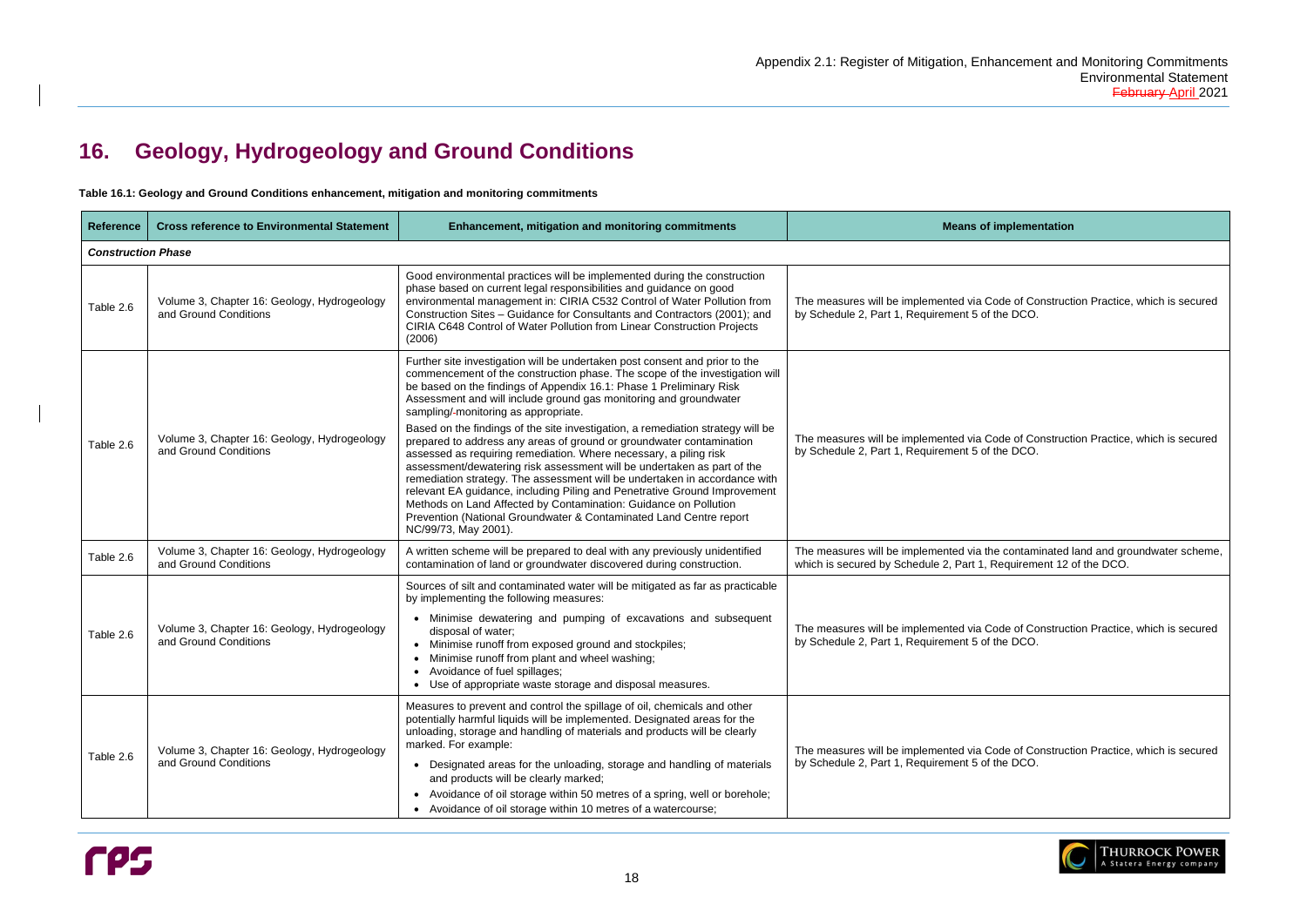Code of Construction Practice, which is secured f the DCO. Code of Construction Practice, which is secured f the DCO. Code of Construction Practice, which is secured f the DCO. Code of Construction Practice, which is secured f the DCO. Code of Construction Practice, which is secured f the DCO. eration Plant will be managed via an decommissioning will be implemented through the Environmental Permit for Thurrock Flexible Generation plant, specifically through the



| Reference                              | <b>Cross reference to Environmental Statement</b>                    | <b>Enhancement, mitigation and monitoring commitments</b>                                                                                                                                                                                                                                                                                                                                                                                                          | <b>Means of implementation</b>                                                                                                                                                                                                    |  |
|----------------------------------------|----------------------------------------------------------------------|--------------------------------------------------------------------------------------------------------------------------------------------------------------------------------------------------------------------------------------------------------------------------------------------------------------------------------------------------------------------------------------------------------------------------------------------------------------------|-----------------------------------------------------------------------------------------------------------------------------------------------------------------------------------------------------------------------------------|--|
|                                        |                                                                      | • Avoidance of oil storage where oil could run over hard ground into a<br>watercourse;<br>Secondary containment system that can hold at least 110% of the oil<br>$\bullet$<br>volume stored; and<br>Avoidance of storage of oil in areas at risk of flooding, unless fully<br>$\bullet$<br>protected.                                                                                                                                                              |                                                                                                                                                                                                                                   |  |
| Table 2.6                              | Volume 3, Chapter 16: Geology, Hydrogeology<br>and Ground Conditions | In accordance with The Control of Pollution (Oil Storage) (England)<br>Regulations 2001. Refuelling of machinery will be undertaken within<br>designated areas where spillages can be easily contained. Machinery will be<br>routinely checked to ensure it is in good working condition; and any tanks<br>and associated pipe work containing oils and fuels will be double skinned<br>and be provided with intermediate leak detection equipment and spill kits. | The measures will be implemented via Code of Construction Practice, whic<br>by Schedule 2, Part 1, Requirement 5 of the DCO.                                                                                                      |  |
| Table 2.6                              | Volume 3, Chapter 16: Geology, Hydrogeology<br>and Ground Conditions | Any leaks or spillages of potentially polluting substances to be contained,<br>collected and then removed from site in an appropriate manner e.g. use of<br>absorbent material, bunding or booms. A pollution response plan will be<br>prepared which all site personnel would be required to adhere to.                                                                                                                                                           | The measures will be implemented via Code of Construction Practice, whic<br>by Schedule 2, Part 1, Requirement 5 of the DCO.                                                                                                      |  |
| Table 2.6                              | Volume 3, Chapter 16: Geology, Hydrogeology<br>and Ground Conditions | Used oils will be disposed of in accordance with Environmental Permitting<br>(England and Wales) Regulations 2016.                                                                                                                                                                                                                                                                                                                                                 | The measures will be implemented via Code of Construction Practice, whic<br>by Schedule 2, Part 1, Requirement 5 of the DCO.                                                                                                      |  |
| Table 2.6                              | Volume 3, Chapter 16: Geology, Hydrogeology<br>and Ground Conditions | Construction workers will be provided with appropriate risk assessments,<br>which will address the potential for contaminated soil to be encountered.<br>Appropriate Personal Protective Equipment (PPE) (e.g. disposable coveralls,<br>gloves and particulate/vapour masks) will be provided to protect ground<br>workers in the event that contaminated soils and/or groundwater are<br>encountered.                                                             | The measures will be implemented via Code of Construction Practice, whic<br>by Schedule 2, Part 1, Requirement 5 of the DCO.                                                                                                      |  |
| Table 2.6                              | Volume 3, Chapter 16: Geology, Hydrogeology<br>and Ground Conditions | Any construction work required in confined spaces will be undertaken in<br>accordance with the appropriate health and safety controls.                                                                                                                                                                                                                                                                                                                             | The measures will be implemented via Code of Construction Practice, whic<br>by Schedule 2, Part 1, Requirement 5 of the DCO.                                                                                                      |  |
| <b>Operation and Maintenance Phase</b> |                                                                      |                                                                                                                                                                                                                                                                                                                                                                                                                                                                    |                                                                                                                                                                                                                                   |  |
| Table 2.6                              | Volume 3, Chapter 16: Geology, Hydrogeology<br>and Ground Conditions | Substances used in the operation of Thurrock Flexible Generation plant will<br>be stored in appropriate containment bunds to ensure there is no release to<br>soil or the surface water drainage system in the event of a spillage or tank<br>leak.                                                                                                                                                                                                                | The operation of Thurrock Flexible generation Plant will be managed via an<br><b>Environmental Permit.</b>                                                                                                                        |  |
|                                        | <b>Decommissioning Phase</b>                                         |                                                                                                                                                                                                                                                                                                                                                                                                                                                                    |                                                                                                                                                                                                                                   |  |
| Table 2.6                              | Volume 3, Chapter 16: Geology, Hydrogeology<br>and Ground Conditions | Decommissioning measures will follow a similar approach to those set out for<br>the construction phase.                                                                                                                                                                                                                                                                                                                                                            | The environmental management during decommissioning will be implemen<br>the Environmental Permit for Thurrock Flexible Generation plant, specificall<br>permit surrender process for which a Site Closure Plan would be produced. |  |